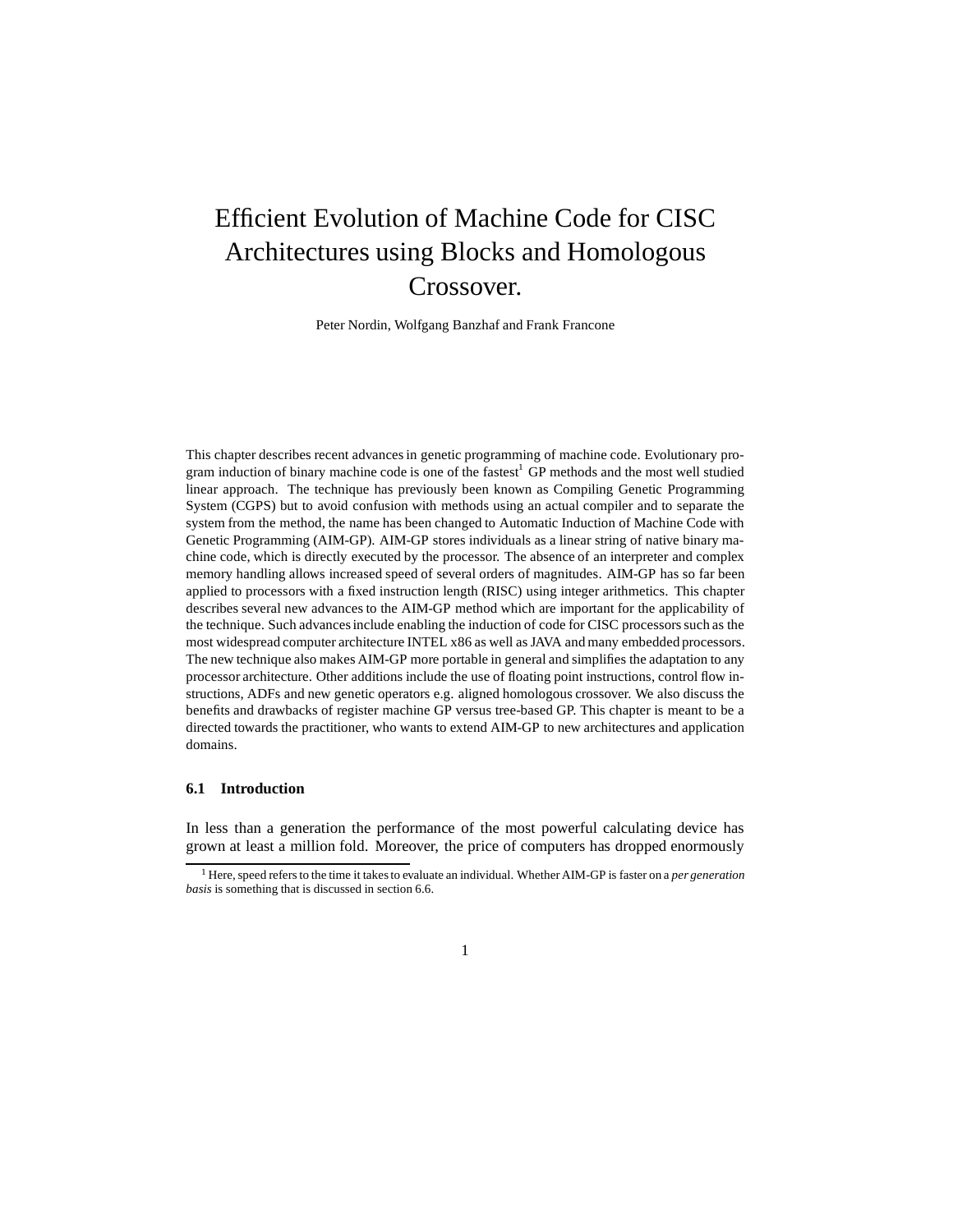during the same period and with the introduction of the IBM-PC in 1981 there is a de-facto standard of low-cost computers affordable to most people. Today it is possible to buy a complete one-chip computer for less than the price of one hour of work.

All of these factors have given birth to a phenomenon called the software crisis. The relative costs of hardware and software have changed dramatically in the last forty years. In 1955 software costs accounted for one tenth of a project's cost; today it is hardware that accounts for one tenth of a project's cost. This reduction in the cost of hardware has further fueled the demand for software. These days, the demand for software greatly outstrips its supply. Studies show that the demand for software, outstripped supply by a ratio of 3:1. This situation—where the demand for software exceeds supply—is commonly referred to as *the software crisis*.

A consequence of the software crisis is that 99% of all possible CPU cycles are not used. If we all had a free supply of tailor made software, we could probably find useful work for a large part of the available CPU cycles especially since there is very little extra wear on the processor when it is working.

A related problem is that since the programming of computers are so expensive compared to the CPU cycles to execute them, very little effort is spent on making programs as efficient as possible. A system that could be coded in assembler in a few hundred KB with a very fast execution performance is instead produced with high-level tools and several megabytes of redundant code segments. Given the current cost of software development in relation to the cost of processing power it is a sound practice. However, if we had a way of programming automatically and inexpensively on a low level, we could get performance several orders of magnitude higher from our present computers.

Any methods to automatically generate feasible computer programs would be beneficial. Indeed any method that can fill all these redundant processor cycles with something truly useful will be beneficial to society. If we in addition could automatically program the computer on a low level, we could make use of the processing power of any computer in a completely new way.

Today's society is faced with a situation which—from an information processing view has similarities to Gutenberg's 15th century Europe, where a sudden abundant supply of paper forced the invention of the printing press since there were suddenly not enough scribes to fill the paper supply. It has been argued that Gutenberg created the modern era by the invention of the printing press.

In this chapter, we describe advances in a method for automatic generation of computer programs at the lowest level. It is, of course, not the solution to the problems of the software crisis, but it may, like other GP approaches, be an early small step on a road where computers eventually can program themselves, a utopia that would revolutionize society, as much as, or more than the printing press once did.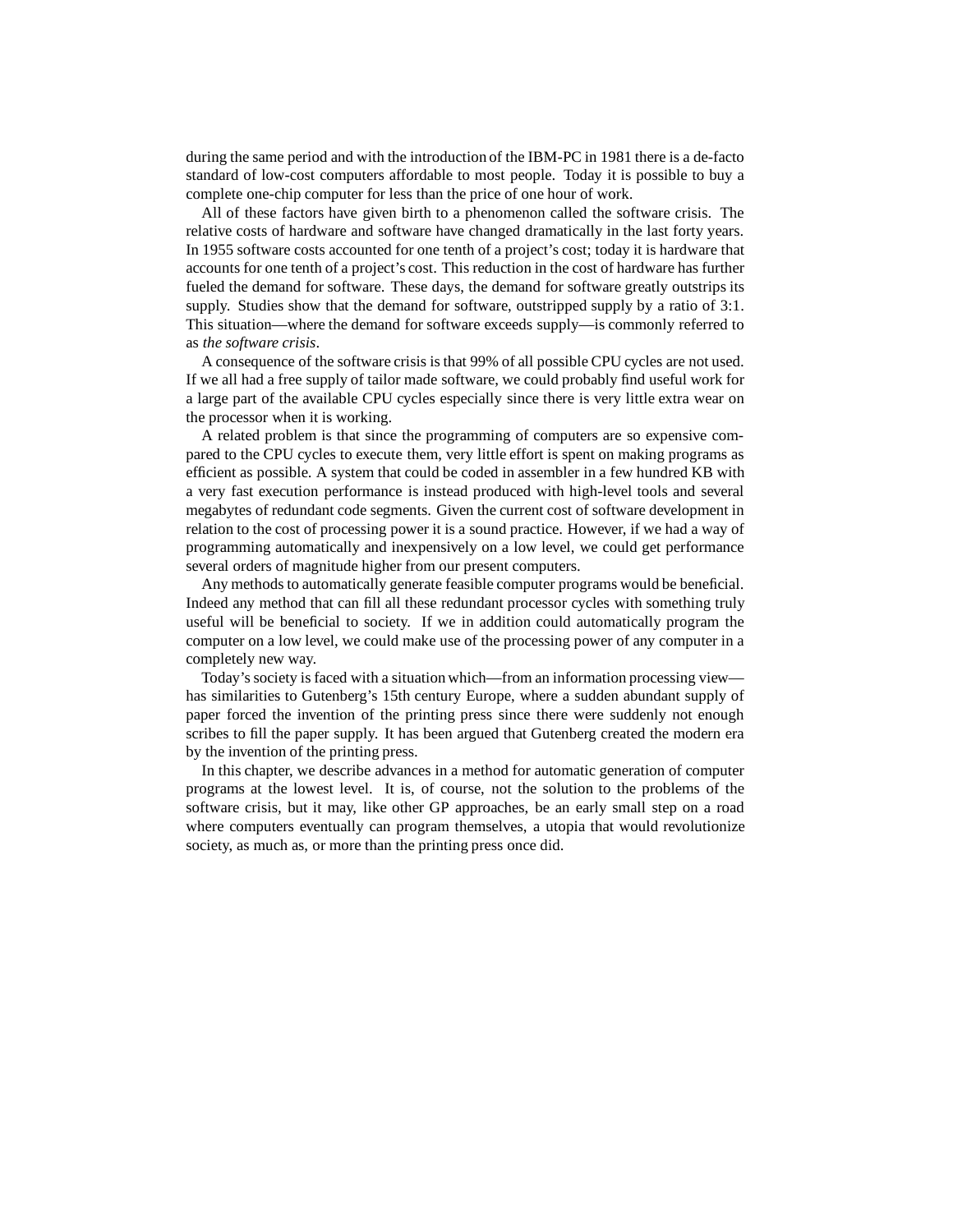## **6.1.1 Evolutionary Induction of Machine Code**

All a computer can do is to process machine language and all we do with computers including genetic programming — will in the end be executed as machine code. In some cases it is advantageous to directly address the machine code with genetic programming and to evolve machine code. Machine code programming is often used when there is a need for very efficient solutions, e.g. in applications with hard constraints on execution time or memory usage. In general the reasons for evolving machine code – rather than higher level languages are similar to the reasons for programming by hand in machine code or assembler:

1. The most efficient optimization is done at the machine code level. This is the lowest level for optimization of a program and it is also where the highest gains are possible. The optimization could be for speed, space or both. Genetic programming could be used to evolve short machine code subroutines with complex dependencies between registers, stack and memory.

2. High level tools could simply be missing for the target processor. This is sometimes the case for processors in embedded control.

3. Machine code is often considered to be hard to learn, program and master. This may be a matter of taste but it could sometimes be easier to let the computer evolve small machine code programs instead of learning to master the machine code programming technique.

4. Another reason to use a linear approach with side effects is that there is some evidence that the linear structure and side effects may yield a more efficient search for some applications, see section 6.6.

Some of these benefits can be achieved with a traditional tree-based GP system evolving machine with a constrained crossover operator but there are additional reasons for working with binary machine code:

- The GP algorithm can be made very efficient by keeping the individual programs in the population in binary machine code. This method eliminates the interpreter in the evaluation of individuals. Instead evaluation consists of giving control directly to the machine. There is usually a significant speed–up with this technique.
- A binary machine code system is often memory efficient, compared to a traditional GP system. The small system size is partly due to the fact that the knowledge of the language used is supplied by the CPU designer in hardware – hence there is no need to define the language and its interpretation. Another reason for the compactness is that the system manipulates the individual as a linear array of op-codes, which is more efficient than the more complex symbolic tree structures used in traditional GP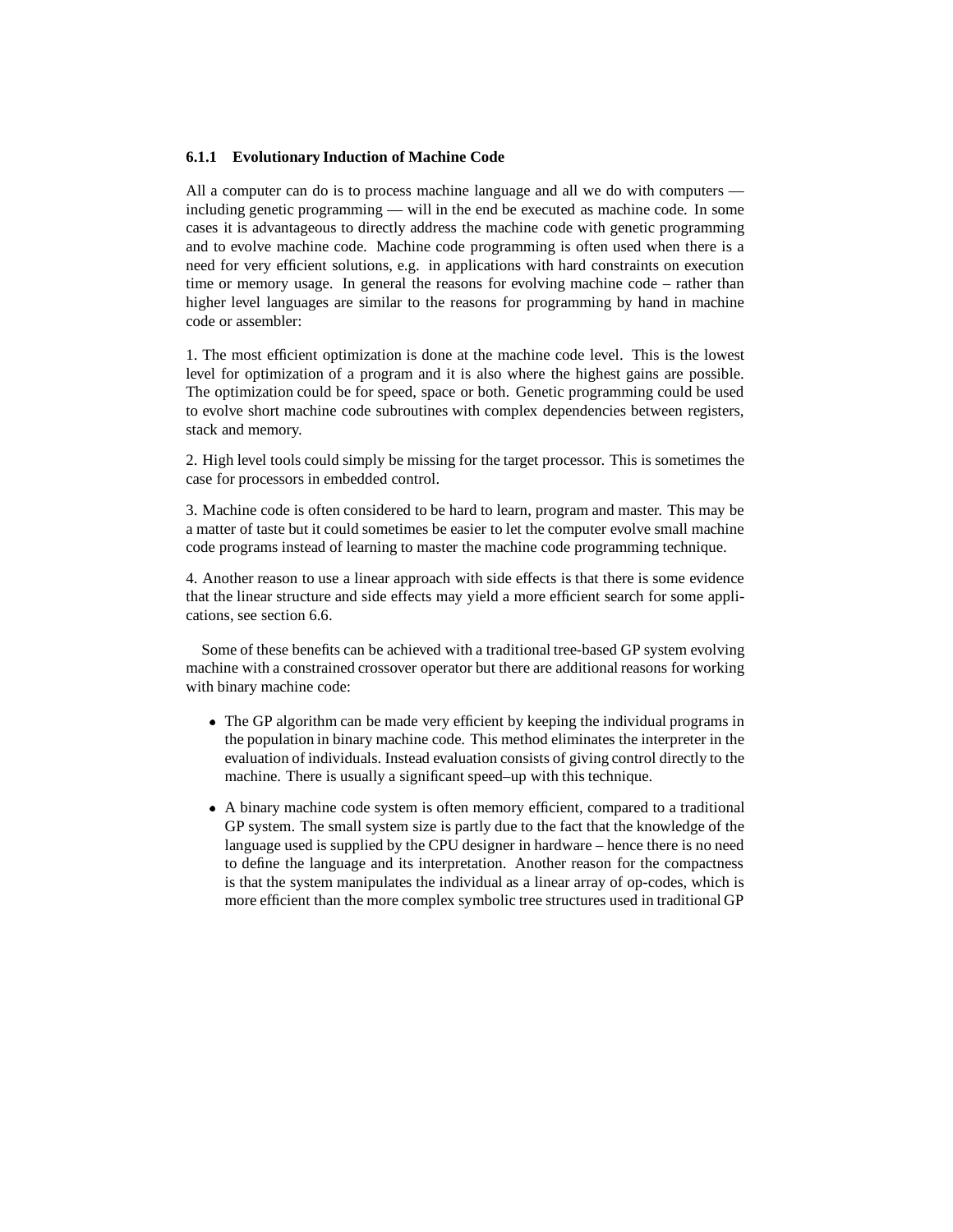systems. The final reason for the low memory consumption is the large amount of work done by the CPU manufacturer to ensure that the machine instruction codes are efficient and compact.

- The memory consumption is usually more stable during evolution with less need for garbage collection etc. This could be an important property in real time applications.
- The use of binary code also ensures that the behaviour of the machine is correctly modelled since the same machine is used during fitness evaluation and in the target application.

Today there exist a spectrum of GP machine code approaches:

1. One of the earliest approaches to the evolution of computer programs similar to machine code is the JB language and system [Cramer, 1985]. Cramer formulated his method as a general approach to evolve programs but his register machine language is in many ways similar to a simple machine code language.

2. One of the more extensive systems for evolution of machine code is the GEMS system [Crepeau, 1995]. The system includes an almost complete interpreter for the Z-80 eight bit micro-processor. The Z-80 processor has 691 different instructions and GEMS implements 660 instructions excluding only special instructions for interrupt handling etc.

3. Huelsberger has used a formal approach to evolve code for a virtual register machine (VRM). His system is implemented in the functional formal language Standard Meta Language (SML). GP results are compared favorably with results using random search [Huelsberger, 1996].

4. The theme of this chapter: AIM-GP (formally known as CGPS) manipulates the binary code in memory directly with no difference in genotype and phenotype [Nordin, 1997] resulting in a very efficient implementation.

All of these methods use a linear representation of the genome in contrast to the common tree-based GP representation. The linear representation is natural to the imperative form of languages based on instructions.

All methods can, in principle, be classified into three categories:

1. Approaches working with small virtual (toy) machine for research purposes, such as the VRM and JB approach above.

2. Approaches working with a simulation of a real machine or with a virtual machine designed for real applications, such as the GEMS system.

3. Approaches manipulating the binaries of a real machine such AIM-GP which this Chapter is about.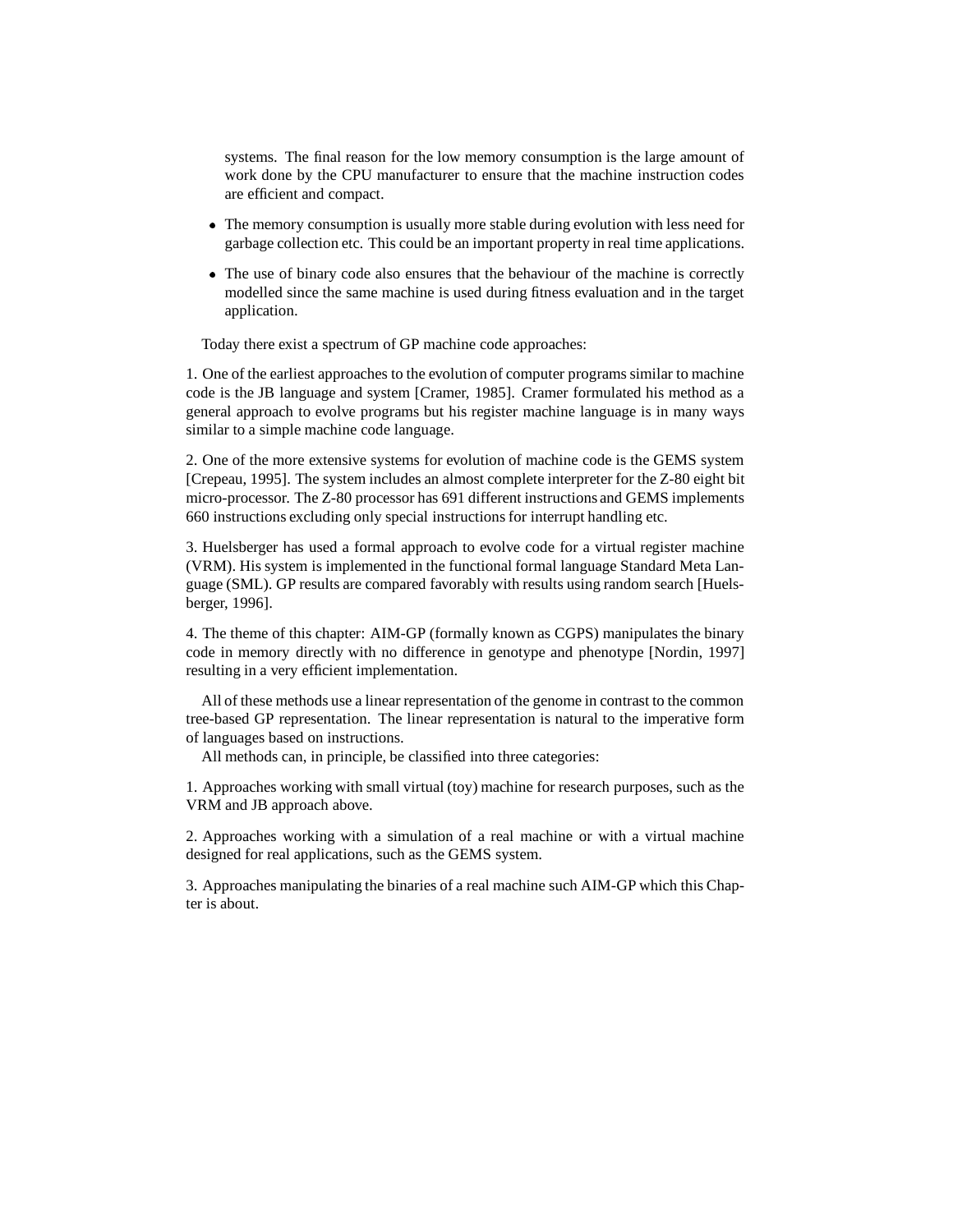AIM-GP has so far been applied to processors with a fixed instruction length (RISC) using integer arithmetics. This chapter describes several new advances in the AIM-GP method enabling the induction of code for CISC processors, such as the most widespread computer architecture INTEL/PC and many embedded processors. The new technique also makes AIM-GP more portable in general and simplifies the adaptation to any processor architecture. Other additions include the use of floating point instructions, control flow instructions, ADFs and new genetic operators e.g. aligned homologous crossover.

AIM-GP can be seen as a large alphabet genetic algorithm operating on a variable length linear string of machine code instructions. Each individual consists of a header, body, footer and buffer. All genetic operators are applied in the body, see Figure 6.1. For basic details regarding AIM-GP see [Nordin, 1997]. The approach of direct binary manipulation



**Figure 6.1**

Structure of a program individual

has proved to be around 40 times faster than comparable tree based interpreting systems due to the absence of any interpreting steps. The reason for the considerable speed-up is revealed if we study the details of how an interpreter works.

## **6.2 Why is Binary Manipulation so Fast?**

There are several reason to why a *binary manipulating approach* is many times faster than a GP approach built on an interpreter. Below, we briefly look at an estimated lower bound to speed differences.

Let us assume that we would like to evaluate the expression  $x = y + z$  as a part of a GP individual evaluation. For an interpreting system, this normally requires at least five different steps:

- 1. Load operand <sup>y</sup> from memory (e.g. stack)
- 2. Load operand  $z$  from memory
- 3. Look up symbol "+" in memory and get a function pointer
- 4. Call and execute the addition function
- 5. Store the resulting value  $(x)$  somewhere in memory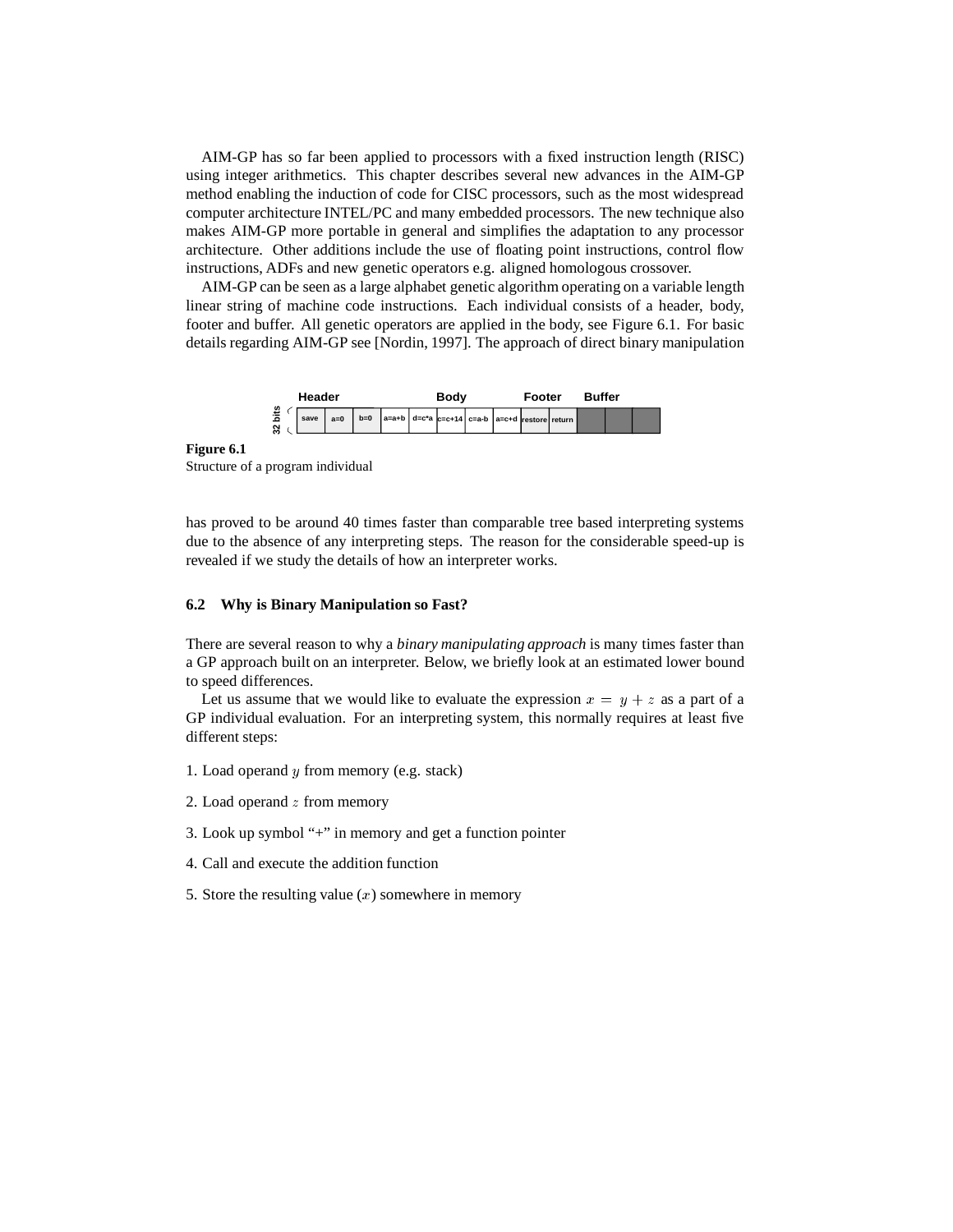A memory operation normally takes at least 3 clock cycles for the CPU if we have a *cache hit*. Our three memory operations will therefore take 9 clock cycles. Looking up the function pointer takes another memory access in an ideal hash table which means 3 clock cycles. Calling and executing a function usually takes at least 6-15 additional clock cycles depending on compiler conventions and type of function. All in all, this makes about 20 clock cycles to evaluate the  $x = y + z$  expression. The compiling system can, on the other hand, execute the  $x = y + z$  expression as a single instruction in one (1) clock cycle which enables us to conclude that a Compiling Genetic Programming System should be at least 20 times faster than an interpreting system. This in the same ballpark as the 40 times in empirical measurements [Nordin 1997]. All timing issues on modern CPUs are very sensitive to cache dependencies.

#### **6.3 Motivation**

The DNA molecule in nature has a linear structure. It can be seen as a string of letters in a four-letter alphabet. It is furthermore subdivided into genes. Each gene codes for a specific protein. A gene could therefore be seen as a segment of the total genetic information (genome), which can be interpreted, and has a meaning, in itself. In AIM-GP a *gene* is a line of code representing a single machine code instruction. Such an instruction is also syntactically closed in the sense that it is possible to execute it independently of the other genes. So this method has some analogy to the gene concept in nature – it consists of a syntactically closed independent structure, which has a defined starting, and ending point. The gene concept in nature and in AIM-GP is in both cases treated as a separate structure from the whole genome structure. AIM-GP uses crossover for manipulations of whole genes/instructions and mutation for manipulation of the inside of the gene/instruction.

AIM-GP can also be seen as a technique directed towards *imperative* programs while the tree based GP system is inspired by *functional* programming approaches. Imperative programs consist of instructions affecting a *state* by for example assignment of variables. Most commercially used programming languages are imperative, e.g. C++, Pascal and Fortran. There is also a trend in hierarchical GP to view the tree more like a list of imperative instructions operating on state, than a function tree. This includes approaches using memory and *cellular encoding* [Gruau, 1995]. A linear approach could be more natural in many of these applications.

The motivation for this chapter is to compile and present recent advances in the AIM-GP approach that could be beneficial to the practitioner. AIM-GP has in a few years grown from a curiosity to a method suitable for attacking hard real-world problems. Below we will present design changes and additions that have been important for the applicability of the technique:

 Any GP system is dependant on *syntactic closure*. It must sustain evolution without resulting in a syntax error. The first AIM-GP method could only handle instructions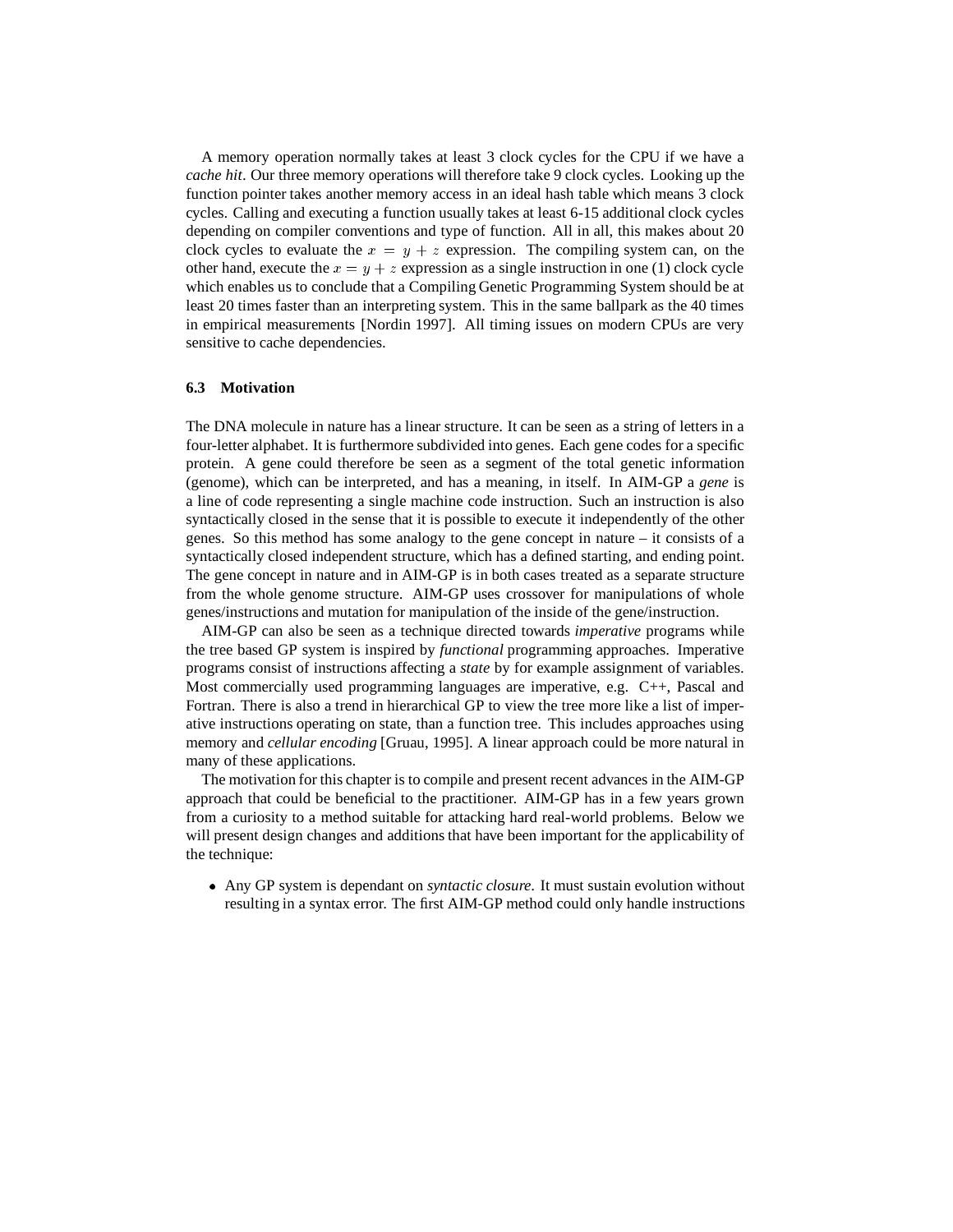for a *reduced instruction set computer* (RISC) architecture. A RISC processor has instructions of equal length and a less complex instruction grammar. However, many of the most popular computer architectures are built on CISC technology. A CISC (Complex Instruction Set Computer) has instructions of varying length and usually a messier instruction syntax. The *PC de-facto-standard* is built on CISC and so are also many embedded applications. Therefore, being able to handle this processor family is important for any GP paradigm. In Section 6.4.1 we introduce *blocked* AIM-GP which among other beneficial properties runs well on CICSs.

- To address pattern finding, prediction and data minding problems in real–world numerical data sets we usually must be able to process floating point data. The rapid evolution of floating point units (FPUs) and their inclusion in PC and workstation processors has lead to new possibilities with AIM-GP. In is now possible to address floating point problems in an uncomplicated and efficient manner, see Section 6.4.3.
- $\bullet$  How to manage the addition of instructions from the latest versions of CPUs. For instance the conditional load of the Pentium Pro and Pentium II.
- There have previously been ADFs present in the AIM-GP approach but they have had limited value due to complex implementation and various overheads. However, with the addition of blocks it is possible to use ADFs in a more efficient way, see Section 6.4.4.
- At the end of this section we briefly discuss benefits of the register machine approach compared to the tree-based approach. This should be seen as a contribution to the debate regarding how useful ADFs really are in register machine GP.

## **6.4 Additions to the AIM-GP Approach**

Most new additions are directed to the use of AIM-GP in CISC architectures, while others e.g. floating point instructions can be equally applicable for use with fixed length instruction AIM-GP.

## **6.4.1 Blocks and Annotation**

Previously AIM-GP has only been used with a single machine code instruction in each gene. This works well for Reduced Instruction Set Computers (RISC) where all instruction shave the same length. However, many well-used computer architectures operate with variable length instructions, for instance INTEL 80X86, Motorola 68XXX and to some extent Java Bytecode. Many of the CICS architectures are used in embedded systems where the opportunity to evolve machine code may have many applications. CICS have benefits such as a large instruction set with many special instructions important for the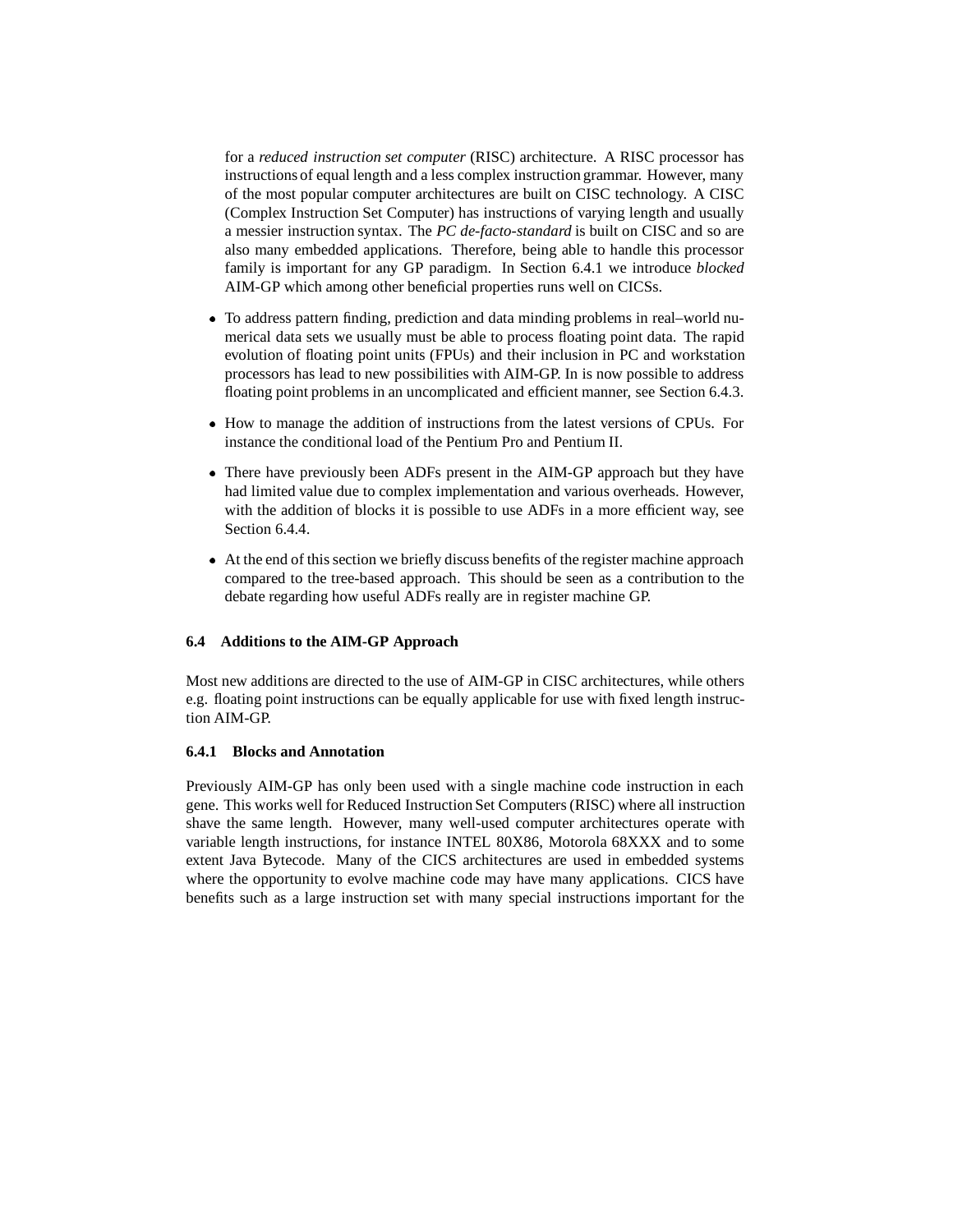capabilities of binary machine code induction. Examples of such instructions are LOOP and STRING instructions. For instance, the INTEL X86 has a set of powerful instructions, which are never found on RICSs:

- CMPS/CMPSB/CMPSW/CMPSD–Compare String Operands. These instructions can be used to compare strings for example in text search applications.
- STOS/STOSB/STOSW/STOSD Store String, LODS/LODSB/LODSW/LODSD-Load String and MOVS/MOVSB/MOVSW/MOVSD–Move Data from String to String. Can be used when copying strings for instance in text data mining.
- LOOP/LOOP cc–Loop instructions allows for very compact and efficient loop constructs.

Having single powerful instructions are important for AIM-GP since it is much more efficient to use a single instruction as part of the function set than linking in an external function in AIM-GP.

In order to use AIM-GP with CICSs we must have one or many instructions inside the gene while each gene still has a fixed length. The fixed length gene simplifies the crossover operator and memory management. We call such a gene containing more than one instruction: a *block*. Fixed length blocks allow crossover to calculate and access each

| $a = SIM(a)$    |  |
|-----------------|--|
| a = COS(a)      |  |
| $a = COS(a)$    |  |
| NOP<br>NOP      |  |
| $a = input(31)$ |  |
| <b>NOP</b>      |  |
| a = ABS(a)      |  |
| a = SQRT(a)     |  |
|                 |  |

1 Individual = many fixed sized blocks one block here  $= 32$  bits NOP =8 bits, COS&SIN=16 bits Input  $(N) = 24$  bits

#### **Figure 6.2**

Fixed sized blocks in an individual.

crossover point directly. A block will contain one or more machine code instructions, which are padded to the fixed length by one-byte NOPs (No Operation Instructions). The usual crossover operator in AIM-GP is a two-point string crossover. However, the use of fixed sized blocks with variable size instructions also enables other crossover methods such as aligned homologous crossover, as seen below Section 6.4.2.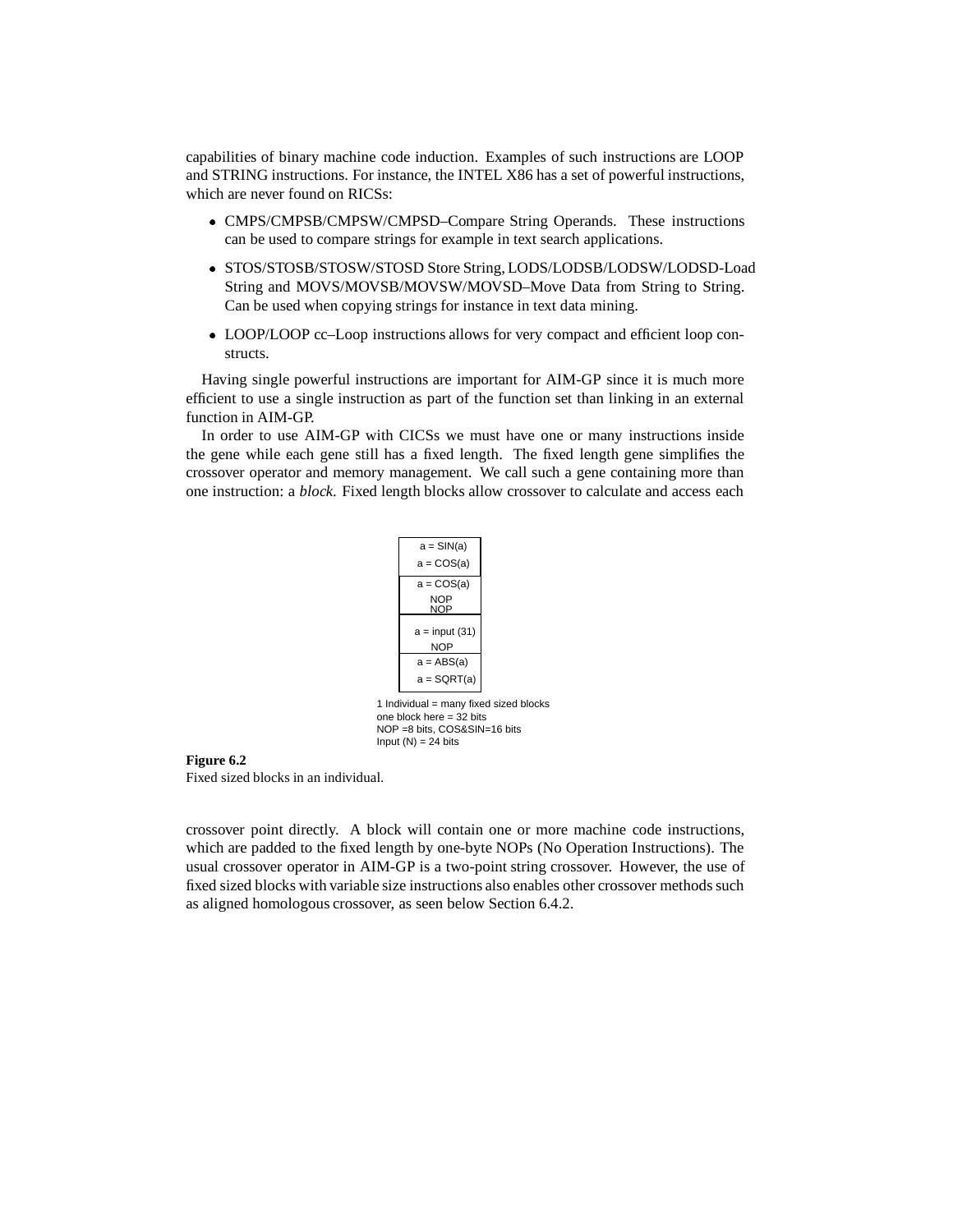The size of the block is a settable a parameter to the system. The block size must be set so that the largest instruction used will fit in the block. However it should be small enough to allow the crossover operator to do useful recombination. The crossover oper-





ator works blindly *in between* the blocks while the mutation operates within blocks and therefore needs to know the boundaries of instructions. The point where one instruction finishes and another one starts can be figured out by looking at the opcode of each instruction. However, to simplify the implementation we have added extra information to each instruction in a separate array. This *annotation* array gives information within the block of instruction boundaries. The annotation information is a short binary string. Each binary digit corresponds to a *byte* in the block. If the binary digit is a <sup>1</sup> then a new instruction starts in this byte. If the binary digit is <sup>0</sup> then the previous instruction continues in this byte, see Figure 6.4.

The explicit instruction boundary information can be used to *glue* instructions together to compound instructions. Such glued instructions are very useful since they can be seen as small and very efficient user-defined functions. Compound instructions are also useful for special tricks such as ADFs, jumps and string manipulation. Blocks also have benefits for applications on RISC architectures. Especially the ability to glue instructions together can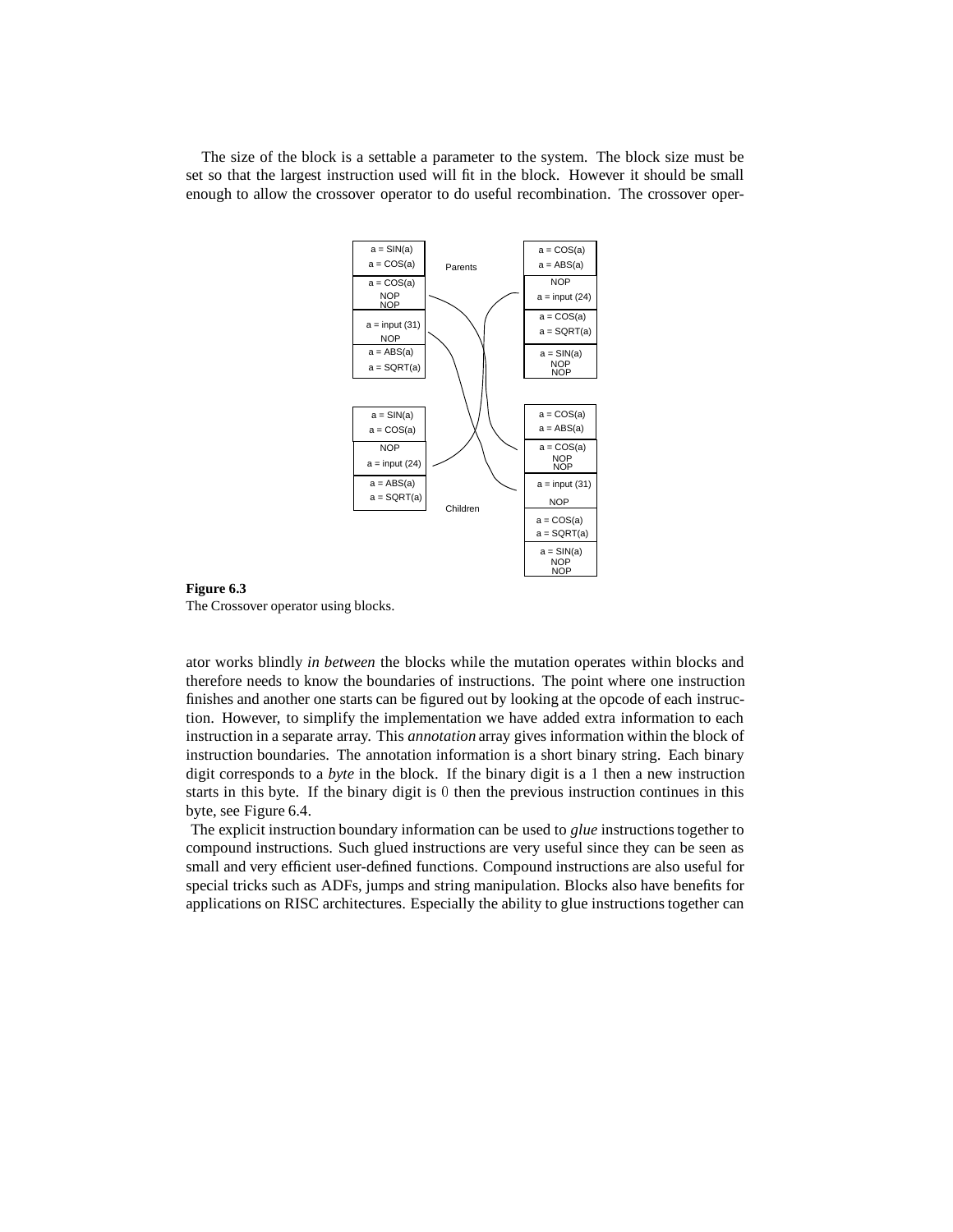

#### **Figure 6.4**

Fixed sized blocks and annotation information showing instruction boundaries.

yield more efficient constructs than using functions calls for the same feature. Previously, special *leaf functions calls* in assembler, has been used to achieve user-defined-functions, ADFs, and protected functions [Nordin 1997]. However, quite some overhead is involved in a function call and it is also a more complex solution. A glued block does the same job and usually more efficient than using function calls.

Blocks may also have other direct positive effects in the ability to form real *building blocks* which are kept together during crossover. One such often-emerging block is ABS followed by SQRT. The absolute value ABS will ensure that the SQRT function (which only accepts positive numbers) will return a number and not an error symbol. A block consisting of these instructions is nothing but a protected function, which spontaneously has evolved through mutation.

A CISC architecture CPU usually has fewer registers than a RISC. The CPU compensates for this by more efficient instructions for mixing memory cells in memory with register operations. Such operations can be especially efficient if the *cash* is aligned and then almost as fast as a register to register operation. The convenient memory access makes it easy to efficiently expand the number of inputs. Currently our system uses up to 63 inputs but in principle is not the system limited in the number of possible input variables. Previously, with the RISC approach the maximal inputs was around 14 variables, so this is a significant improvement. AIM-GP has with this version been used for data mining applications with wide input sets consisting of 30 columns or more. In such applications GP seems to work well without any specific external *variable selection algorithm*. Instead GP does an adequate job selecting relevant input columns and omitting irrelevant inputs from the resulting program. The code below shows how the machine code can be disassembled into compilable C-code. The example also illustrates how values are fetched and used from memory. The  $f$  array stands for the eight registers while the  $v$  array represents the input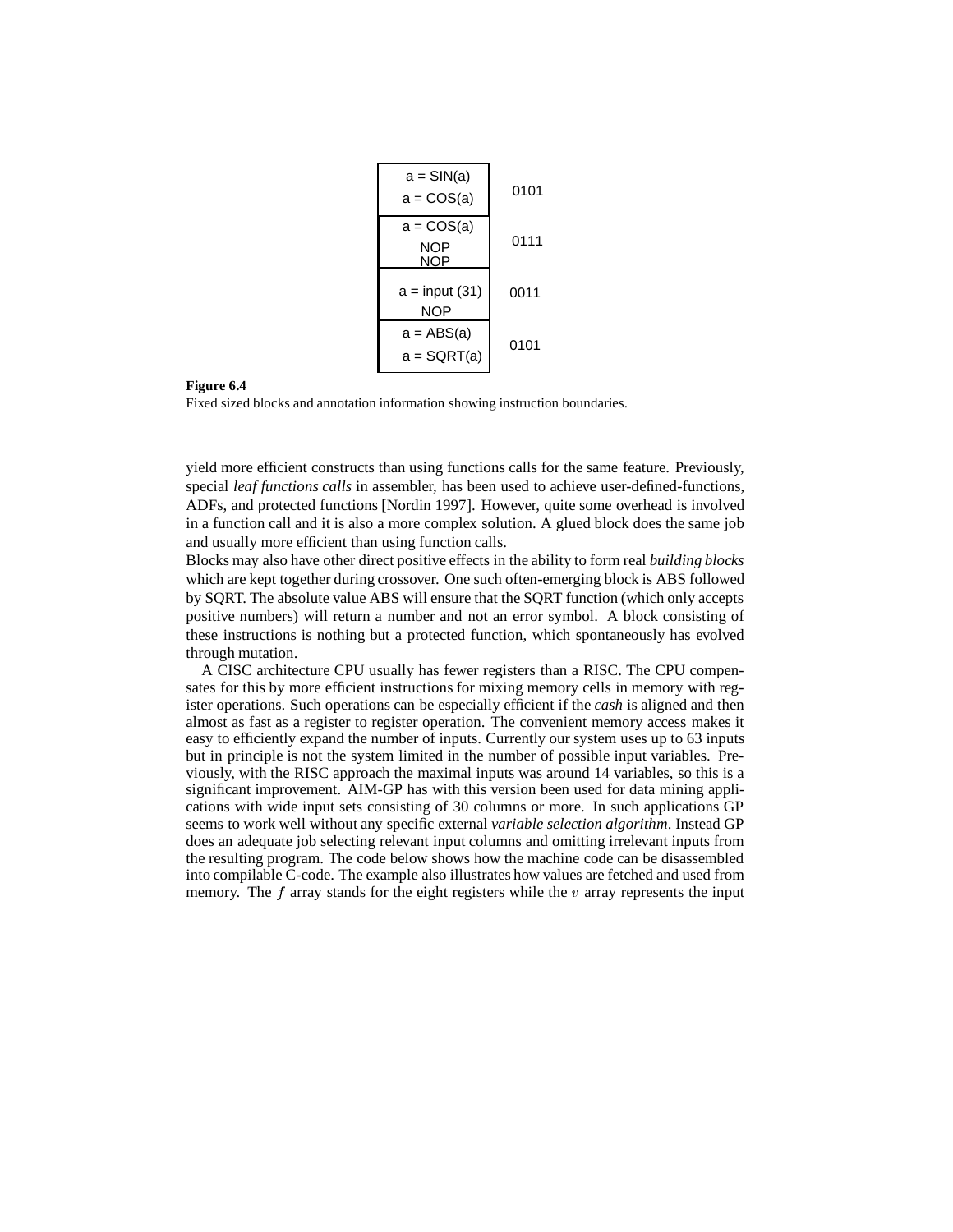```
array. The instruction f[0] = v[27] means that register 0 should be assigned the value of
input number 27 from memory.
```

```
#define LOG2(x) ((float) (log(x)/log(2)))
#define LOG10(x) ((float) log10(x))
#define LOG_E(x) ((float) log(x))
#define PI 3.14159265359
#define E 2.718281828459
float DiscipulusCFunction(float v[])
{
 double f[8];
 double tmp = 0;f[1]=f[2]=f[3]=f[4]=f[5]=f[6]=f[7]=0;f[0]=v[0];10: f[0]-=f[0];f[0]*=f[0];l1: f[0]-=0.5;
 12: tmp=f[1]; f[1]=f[0]; f[0]=tmp;f[0]-=f[0];
 l3: f[0]*=f[0];
 l4: f[0]+=f[0];
 f[0]=fabs(f[0]);15: tmp=f[0]; f[0]=f[0]; f[0]=tmp;f[0]*=f[0];16: f[0]*=0;l7: f[0]-=0.5;
 l8: f[0]*=v[27];
 l9: f[0]*=f[0];
 l10: f[0]*=v[32];
 111: f[0]*=v[4];
 112: f[0]+=f[1];l13: f[0]+=f[0];
 f[0]=fabs(f[0]);114: f[0]-=f[1];f[0] += f[1];l15: f[0]*=v[61];
 l16:
 l17:
```
Java is a platform independent open language with accelerating popularity. Most Java programs today are run on a processor with another machine code. In order to execute a binary Java program the system either has to interpret it in a Java virtual machine or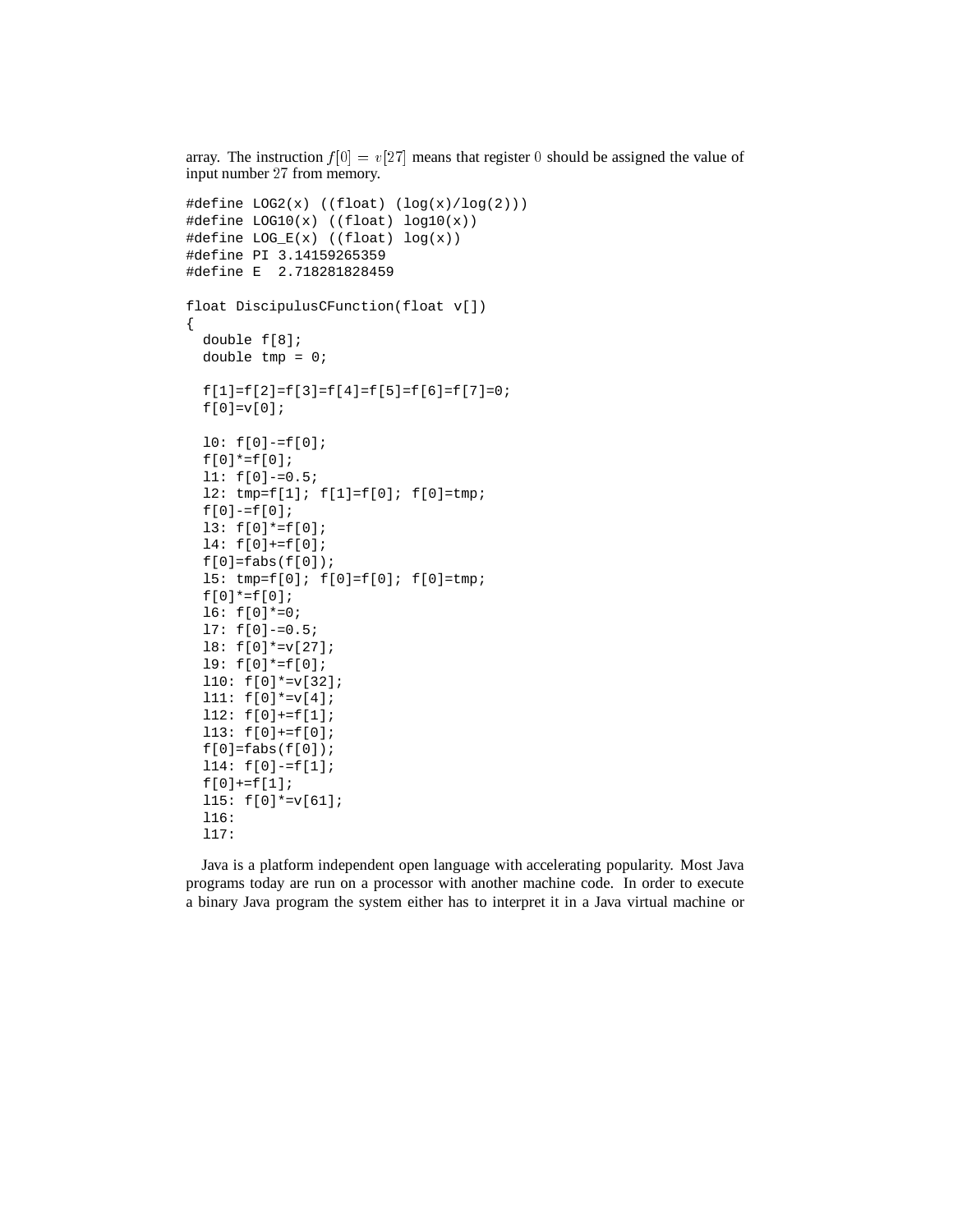compile it to the host language for instance using a just in time (JIT) compiler. Processors designed to directly execute Java code are just beginning to appear on the market.

The binary machine code of Java is called *bytecode*. The interesting feature of this code is that almost all instructions occupy only a single byte. This contrasts with other trends in CPU design with long RISC instructionsand even longer compound instructions. However, the short instruction length enables very compact programs, important for distribution, for instance of applets on the Internet.

When evolving Java bytecode it is feasible to use additional annotation information. The Java virtual machine is a stack machine. *Current stack depth* is an example of annotation information kept with every instruction in our Java AIM-GP approach. We have also used annotation information the keep track of jump offsets in the Java system. However, if too much annotation information is needed then it is questionable if the system does not really contain a *compiler* translating annotation information into an executable. If this is the case then manipulating binary code might not be worth the extra complexity. So, there is a trade-off between annotation information, expressiveness and efficiency.

## **6.4.2 Homologous Crossover**

Biological crossover is *homologous*. The two DNA strands are able to line up identical or very similar base pair sequences so that their crossover is accurate down to the molecular level. But this does not exclude crossover at duplicate gene sites or other variations, as long as very similar sequences are available. In nature, most crossover events are successful that is, they result in viable offspring. This is in sharp contrast to GP crossover, where 75% of the crossover events are what would be termed in biology *lethal*.

We have implemented a mechanism for crossover that fits the medium of GP and that may achieve the same results as homologous crossover in biology. So the question is what properties does homologous crossover have?

- Two parents have a child that combines some of the genomes of each parent.
- The natural exchange is strongly biased toward experimenting with feautres exchanging very similar chunks of the genome — specific genes performing specific functions — that have *small* variations among them, e.g., red eyes would be exchanged against green eyes, but not against a poor immune system.

Homologous crossover exchanges blocks at the same position in the genome allowing certain meaning to be developed at certain loci. One of the criticisms of standard GP is that the crossover operator is too brutal. It performs crossovers exchanging any sub-tree no matter what context the sub-tree operated in. The standard crossover operator exchanges sub-trees with such little selection that crossover could be argued to be more of a mutation operator and GP more like a hill-climbing algorithm with a population than a system working with recombination. The same argument can be made regarding the usual two-point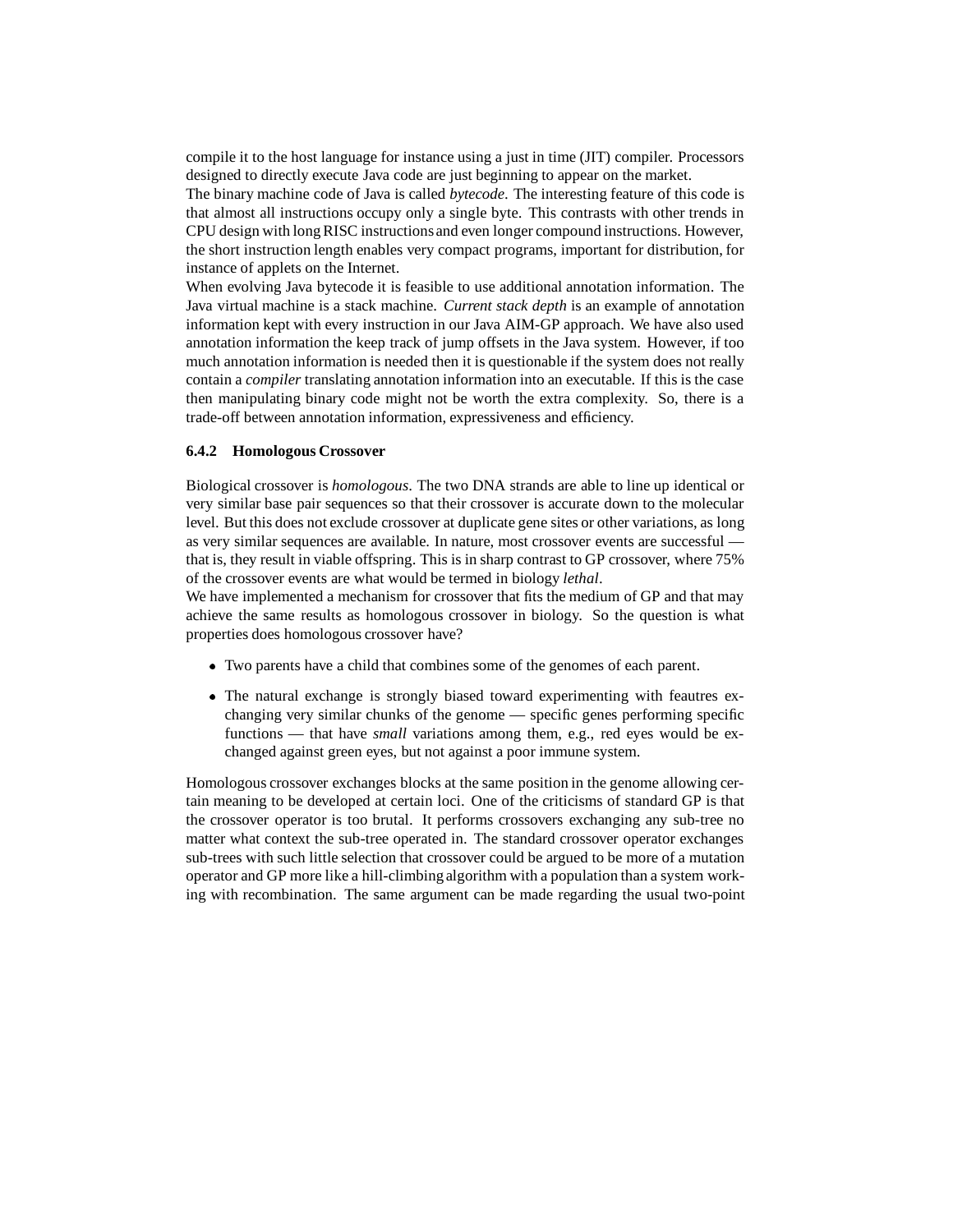| $a = SIM(a)$<br>$a = COS(a)$             | Parents  | $a = COS(a)$<br>$a = ABS(a)$             |
|------------------------------------------|----------|------------------------------------------|
| $a = COS(a)$<br><b>NOP</b><br><b>NOP</b> |          | <b>NOP</b><br>$a = input (24)$           |
| $a = input(31)$<br><b>NOP</b>            |          | $a = COS(a)$<br>a = SQRT(a)              |
| $a = ABS(a)$<br>a = SQRT(a)              |          | $a = SIM(a)$<br><b>NOP</b><br><b>NOP</b> |
|                                          |          |                                          |
| $a = SIM(a)$<br>$a = COS(a)$             |          | $a = COS(a)$<br>$a = ABS(a)$             |
| <b>NOP</b><br>a = input (24)             |          | $a = COS(a)$<br>NOP<br><b>NOP</b>        |
| $a = COS(a)$<br>$a = SQRT(a)$            |          | $a = input(31)$<br><b>NOP</b>            |
| $a = ABS(a)$<br>$a = SQRT(a)$            | Children | $a = SIM(a)$<br>NOP<br>NOP               |

## **Figure 6.5**

The homologous crossover operator with blocks.

string crossover in AIM-GP [Nordin 1997]. In nature we do not see this kind of crossing over apples and pies or e.g. we do not see the foot-genes crossed over with the nose-genes. One of the methods that nature uses to achieve this is alignment. The chromosomes are aligned before a crossover takes place. This guarantees that only genes describing similar features will be exchanged during sexual recombination. By making this homologous crossover operator the dominant operator in AIM-GP we observed significantly improved search performance.

An implementation efficient crossover operator is also important to AIM-GP. The execution of the individual is so fast that even the time to perform crossover becomes significant (20%) and homologous crossover is faster since it exchanges segments with the same size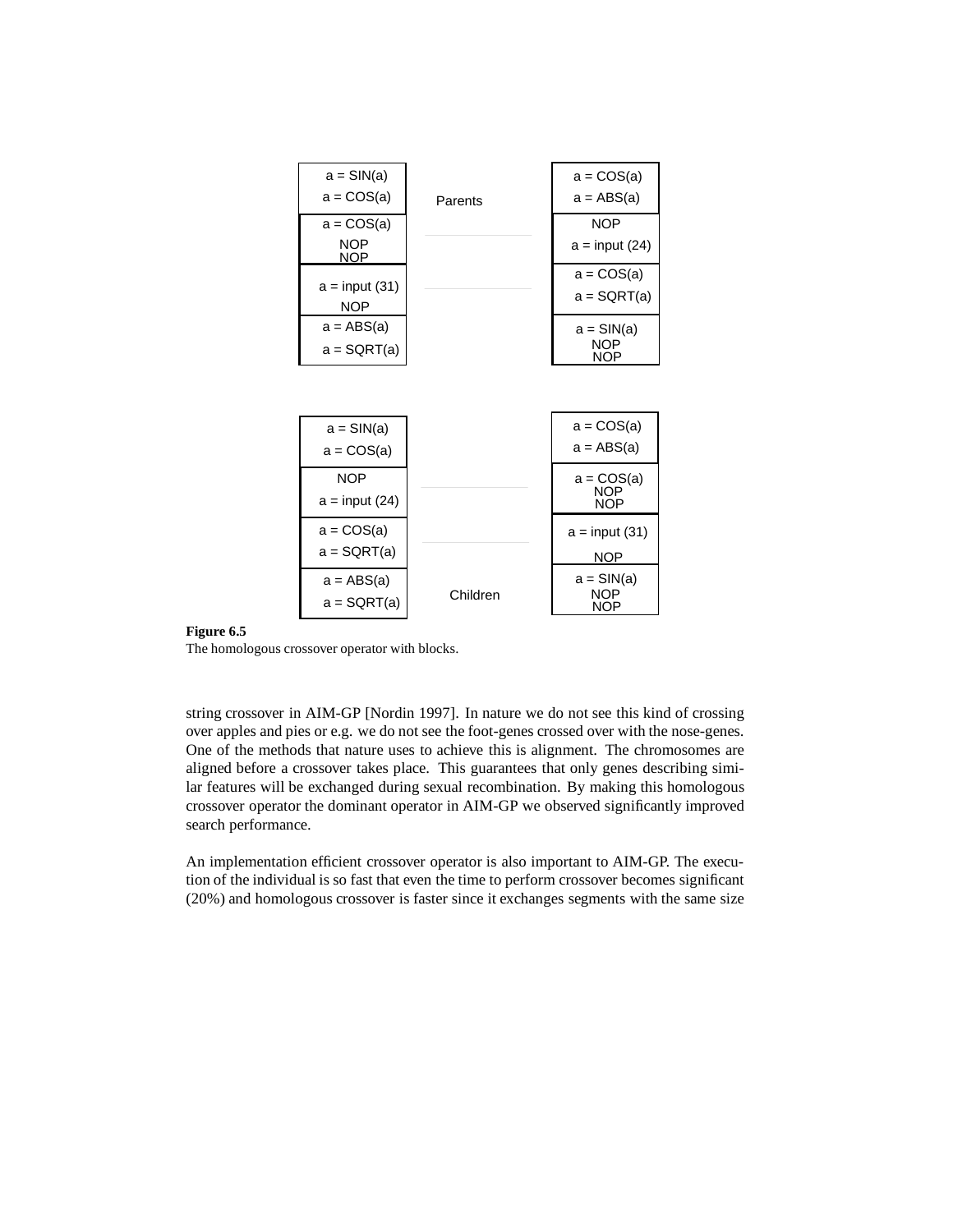and therefore no blocks need to be shifted forwards or backwards.

Homologous crossover can be seen as an emergent implicit grammar where each position, *loci*, represents a certain *type of feature* in many ways similar to how *grammar based GP* systems work [Banzhaf et. al. 1997].

Homologous crossover is also easy to formulate and implement in a linear imperative system such as AIM-GP since two stands can be lined up just as in the DNA case. With tree based systems it is not as easy to find a natural way to align the two parents. However, the one-point crossover operator presents an feasible way [Poli and Langdon, 1998]. Here the nodes of the two parents are traversed to identify part with the same shape (arity) and this way the trees can be partly aligned. Such a tree based system has an interesting property in that it allows the insertion of a sub-trees of any size without violating alignment. This is not as easy in a linear system such as DNA or AIM-GP. The only possibility to achieve the same effect in AIM-GP is to use *ADFs*. Using ADFs will allow the homologous insertion of a block calling an ADF with arbitrary size, see Section 6.4.4. A mechanism like this is important since a new individual with very different alignment will have severe difficulties surviving in a population with a majority of differently aligned individuals. In this way alignment can be seen as a kind of speciation.

We also observed less *bloat* or code growth in the system using homologous crossover than with the normal crossover operator. This makes sense if bloat is partly seen as a defence against the destructive effects of crossover. A reasonable hypothesis is that the homologous crossover exchanging blocks at the same position will be less destructive after some initial stabilizing of features at loci.

## **6.4.3 Floating Point Arithmetics**

Many conventional GP systems operate with floating point arithmetics while AIM-GP so far has used the ALU (Integer and Logic Unit). However, floating point numbers have many benefits. One of the benefits of the Floating Point Unit (FPU) is access to efficient hardware, which implements common mathematical functions such as SIN, COS, TAN, ATN, SQRT, LN, LOG, ABS, EXP etc. as single machine code instructions. There are also a dozen well-used constants such as PI available. Another good feature is that all floating point units adores to a common standard on how to represent numbers and how certain functions (such as rounding) should be performed. The standard also describes what to do with exceptions e.g. division by zero. All exceptions are well-defined and results in an error symbol (for instance INF) being put in the result register. This results in less problems with protected functions since execution continues with the symbol in the register and when the function returns the symbol can be detected outside the individual and punished by a bad fitness.

Processor manufacturers have recently discovered the benefits of *conditional loads* in the FPU. This instruction loads a value into a register if a certain condition holds. The calculation following the conditional load can then take very different paths depending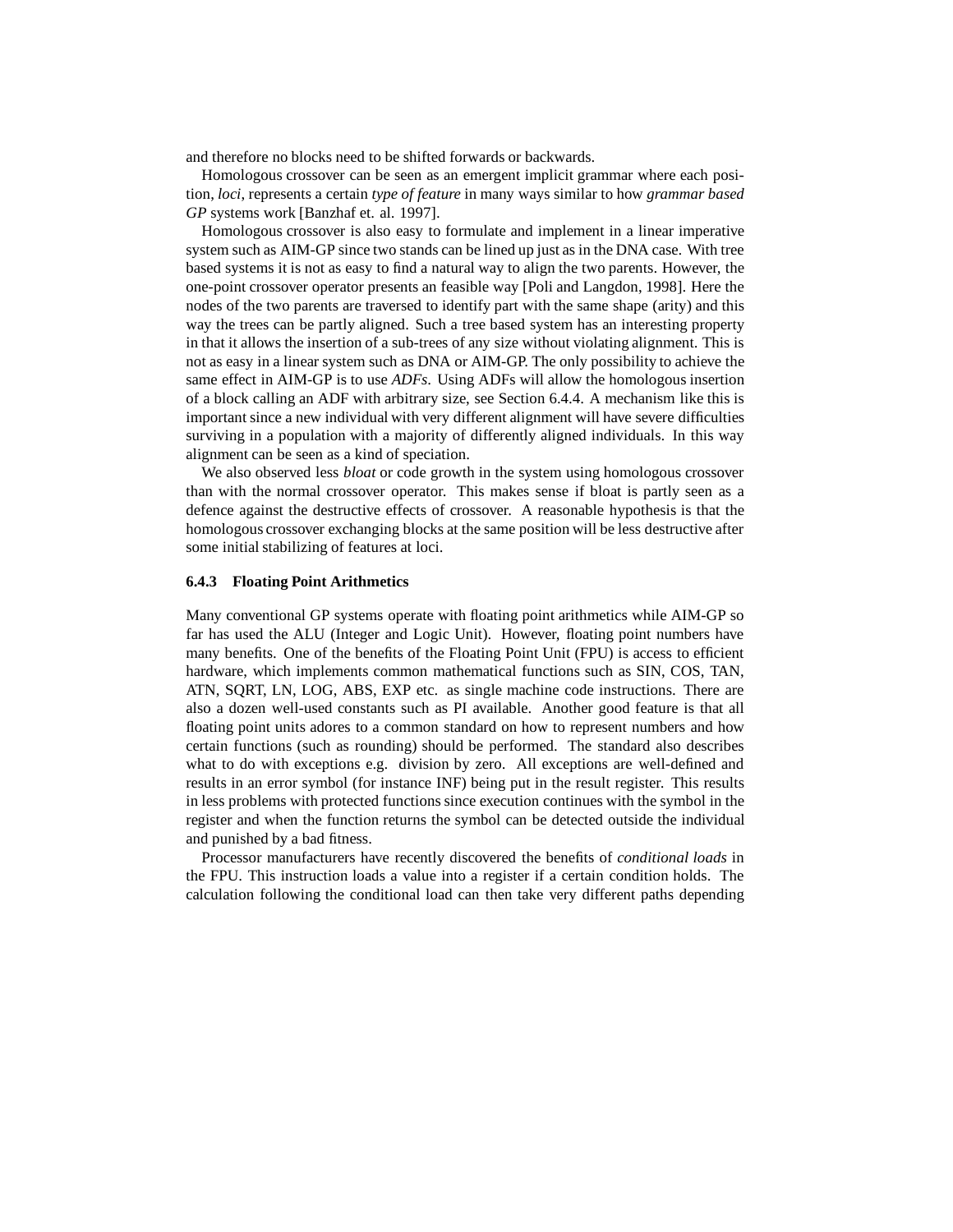on if the value was loaded or not. This way the instruction works as an efficient single instruction *if-statement*. Only the latest version of the CPUs (e.g. Pentium Pro/Pentium II and Ultra SPARC) has this instruction.

Even if the FPUs have many powerful new instructions it is still important to select instructions with care. For instance the FPU of the INTEL processor which has eight registers organized as a stack. The stack does however cause some problems and best results in evolution is performed by omitting instructions which pushes or pops on this stack since it seems to degrade search performance. Instead it is more efficient to use the registers as normal registers machine registers and load input directly into them.

Constants are more important when dealing with floating point applications. In integer systems there are *immediate data* inside the instructions which can be used for constants in the individual. The immediate data field can be mutated to explore any integer constant during evolution. In the floating-point instruction set there are no constants in the instruction format. Instead constants must be loaded from memory much like the input variables.

Another possible feature when using CISCs and floating point units is the ability to use multiple outputs. The transfer of a function's result on a CISC floating point application is communicated through memory. This technique enables the use of multiple outputs by assignment of memory in the individual. In principle there is no limit on the number of items in the output vector. A multiple output system is important in for instance control applications where it is desirable to control for instance several motors and servos.

# **6.4.4 Automatically Defined Functions**

Even though the value of ADFs has been questioned in a register machine approach such as AIM-GP (see Section 6.6 below) we feel it is likely to have benefits in connection with homologous crossover. Previously ADFs has been achieved by calling a special subfuncion, a *leaf function*, which then in turn calls one of a fixed number of ADFs in the individual, see Figure 6.6. The reason for having an extra function in-between is that necessary boundary checks can be made in the middle functions. Calling a function represents a considerable overhead and ADFs can be achieved more elegantly with blocks. We need two blocks to realize ADFs. One block containing a *call* and one containing a *return* instructions. These blocks are then arbitrarily inserted into the individual. To work properly during evolution there need to be control instructions checking that there is no stack underflow or stack overflow. The allowed calling depth needs only to be a few levels. The blocks are initialised to call forward 5 or 10 blocks. A second check is therefore needed to make sure that no call is made past the boundary of the individual. In this way there is no special ADF structure in the individual instead are the subroutines chaotically intermixed in a single individual. The benefits are a larger freedom for the system to control how many ADFs will be used and in what way. The block approach is also faster since the function calls in body to ADFs are eliminated.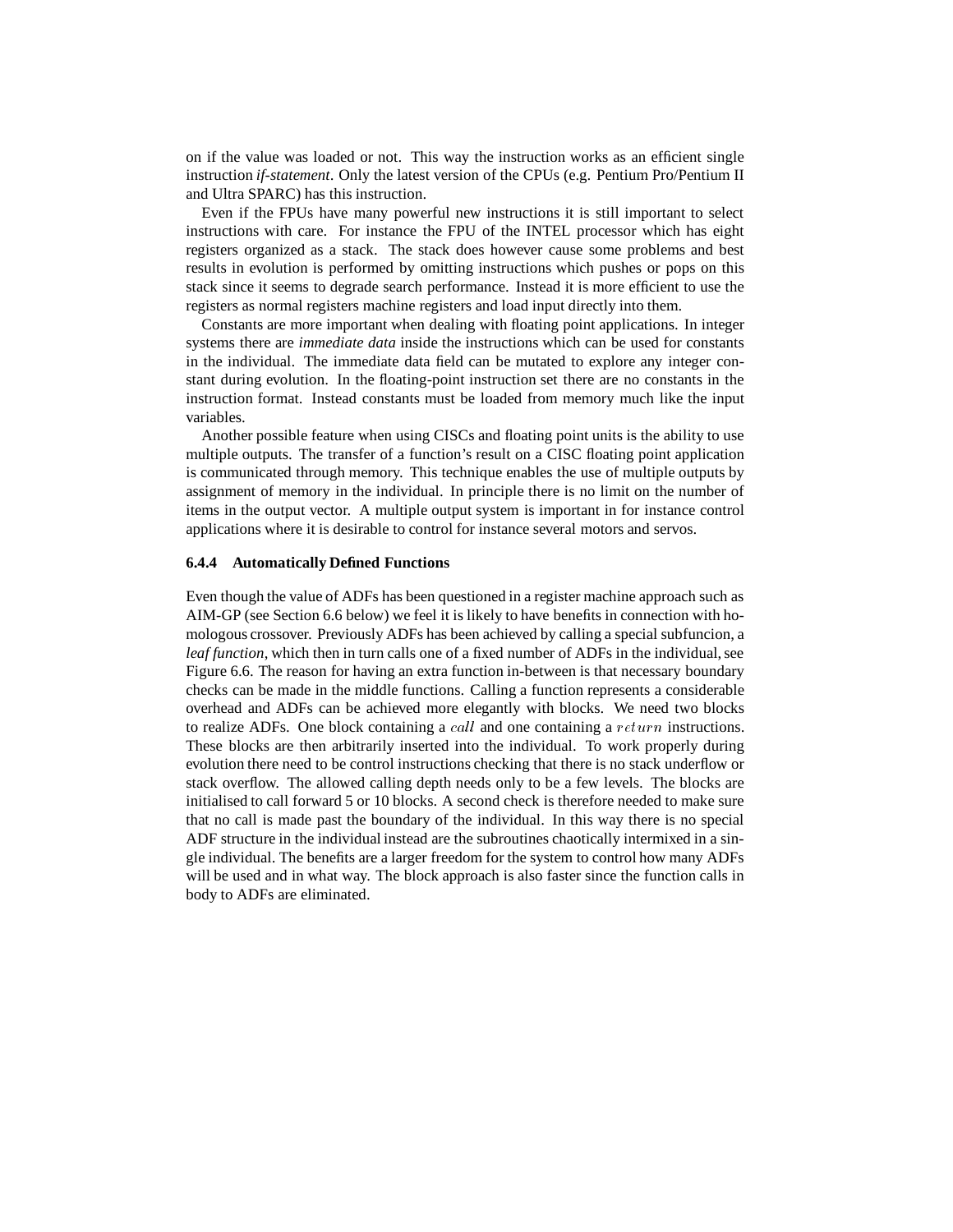

## **Figure 6.6**

The structure of a population consisting of individuals with two ADF parts and a main part in AIM-GP

## **6.4.5 Discipulus**

Discipulus is an example of an AIM-GP PC implementation. The features of Discipulus include: many of the features discussed in this chapter plus a spreadsheet interface to training data, graphs of training data and training statistics, disassembling of individuals to C++ or Assembler or excel formulas as well as automatic removal of introns. A demonstration version of Discipulus can be downloaded from *http://www.aimlearning.com*, see also Figure 6.7.

# **6.5 AIM-GP Plattform Summary**

AIM-GP has been ported to several different platforms built on different architectures. So far implementations exist for the following platforms using five different processor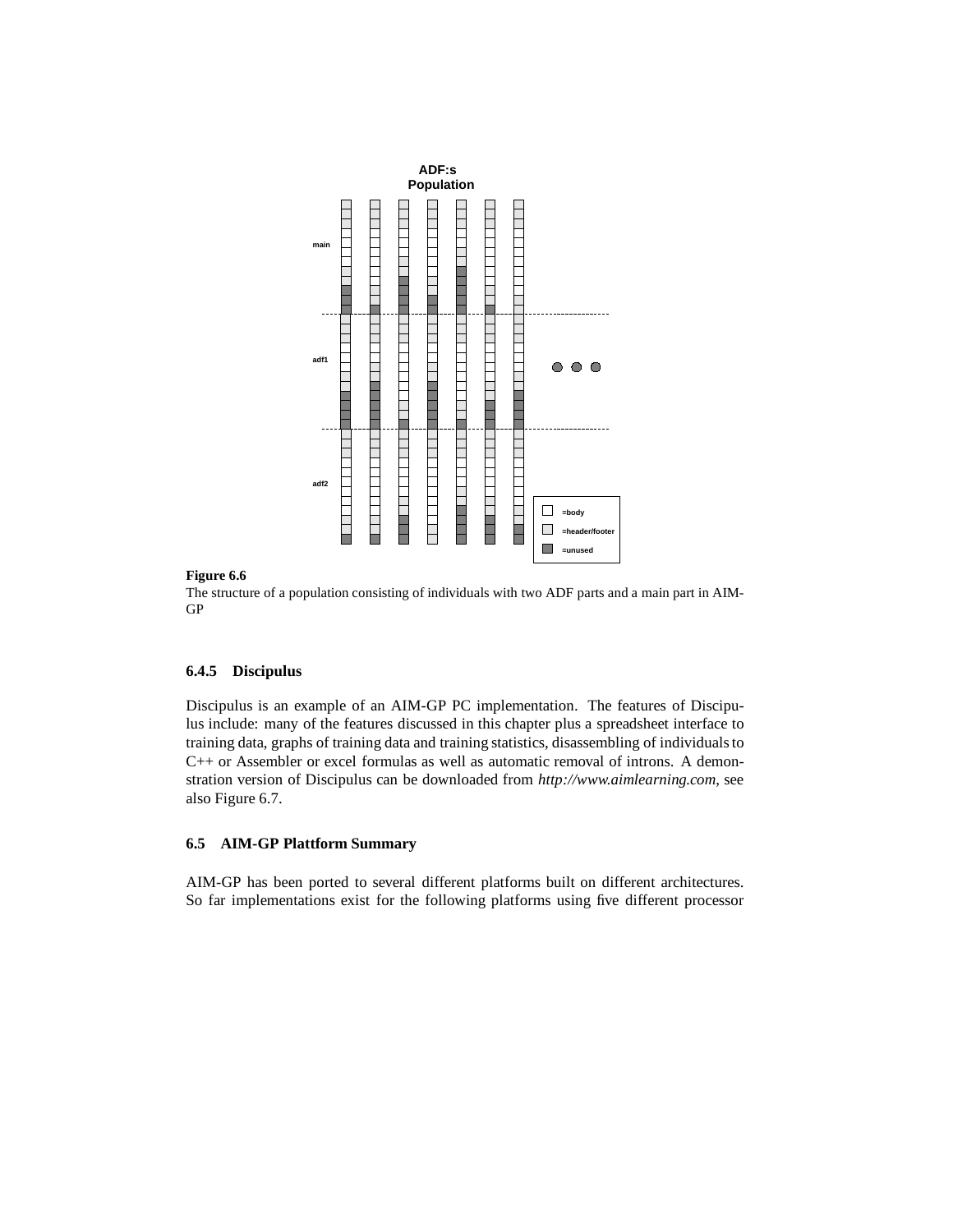| anni W<br>Statellier |                         |                  |                    |                |                                  |  |  |
|----------------------|-------------------------|------------------|--------------------|----------------|----------------------------------|--|--|
|                      | Tamazidone<br>Stanlenka |                  |                    |                | Training   Validators            |  |  |
|                      | Taureament              | Average<br>Leagh | <b>Best Length</b> | Ma -           | <b>Transity chair</b><br>逛<br>ТH |  |  |
|                      | 5000                    | 53,344           |                    | ω              | Pithusat                         |  |  |
|                      | GODS                    | 63.346           |                    |                | <b>Bow</b><br>$-1000$            |  |  |
|                      | TXII                    | 65,418           |                    |                |                                  |  |  |
|                      | 000                     | 47.04            | 6839               | SES.           |                                  |  |  |
|                      | 308                     | 43,050           |                    |                | <b>Training data</b>             |  |  |
|                      | 10000                   | 76,952           |                    |                |                                  |  |  |
|                      | 11338<br><b>LYES</b>    | 71,768           |                    | $\overline{a}$ | 15<br>r U                        |  |  |
|                      | 1,000                   | 謳                | 588                | š              |                                  |  |  |
|                      | 14000                   | <b>HIK</b>       |                    |                | 12<br>$-10$                      |  |  |
| ۶                    | 1500C                   | 89.436           | <b>TIRE</b>        | 0.1            | $-03$<br>à3                      |  |  |
|                      | WW                      | <b>BEINV</b>     | w                  | 0.4            | los<br>$-0.05$                   |  |  |
|                      | <b>TTORS</b>            |                  |                    | 0.4            | 45<br>$-13$<br>$-$ Output        |  |  |
|                      | 10000                   | 臨                | 箇                  | 0.4            | $-1.3$<br>$-1.3$                 |  |  |
|                      | TRIDE                   | 15, 430          | iit)               | <b>GB</b>      | Banik                            |  |  |
|                      | 3'YER                   | 90.434           | 46                 | $\overline{0}$ | $-4.5$<br>$-4.3$                 |  |  |
|                      | 3506                    |                  |                    |                | 49<br>$-13$                      |  |  |
|                      | 2206                    | 吸收               | 葛桜                 | 욊              | <b>AN R R R R</b>                |  |  |
|                      | 23008                   | 115,914          | u                  | 0.6            |                                  |  |  |
|                      | 16300                   | 118,982          |                    | $100 - 0.44$   |                                  |  |  |
| 41                   |                         |                  |                    | ×ī             |                                  |  |  |

**Figure 6.7**

The Discipulus AIM-GP system.

families:

- SUN-SPARC
- MOTOROLA POWER-PC
- INTEL 80X86
- Sony PlayStation
- Java Bytecode

The POWER-PC, Sony PlayStation and SPARC are all RISC architectures while INTEL 80X86 is a CISC architecture. JavaByte code has a handful of instructions longer than a byte and could therefore be seen as a CISC even though it is possible to implement a system using only the instructions of the fixed one-byte size.

The POWER-PC version has been applied both on a Macintosh architecture and in a PARSYTEC parallel machine.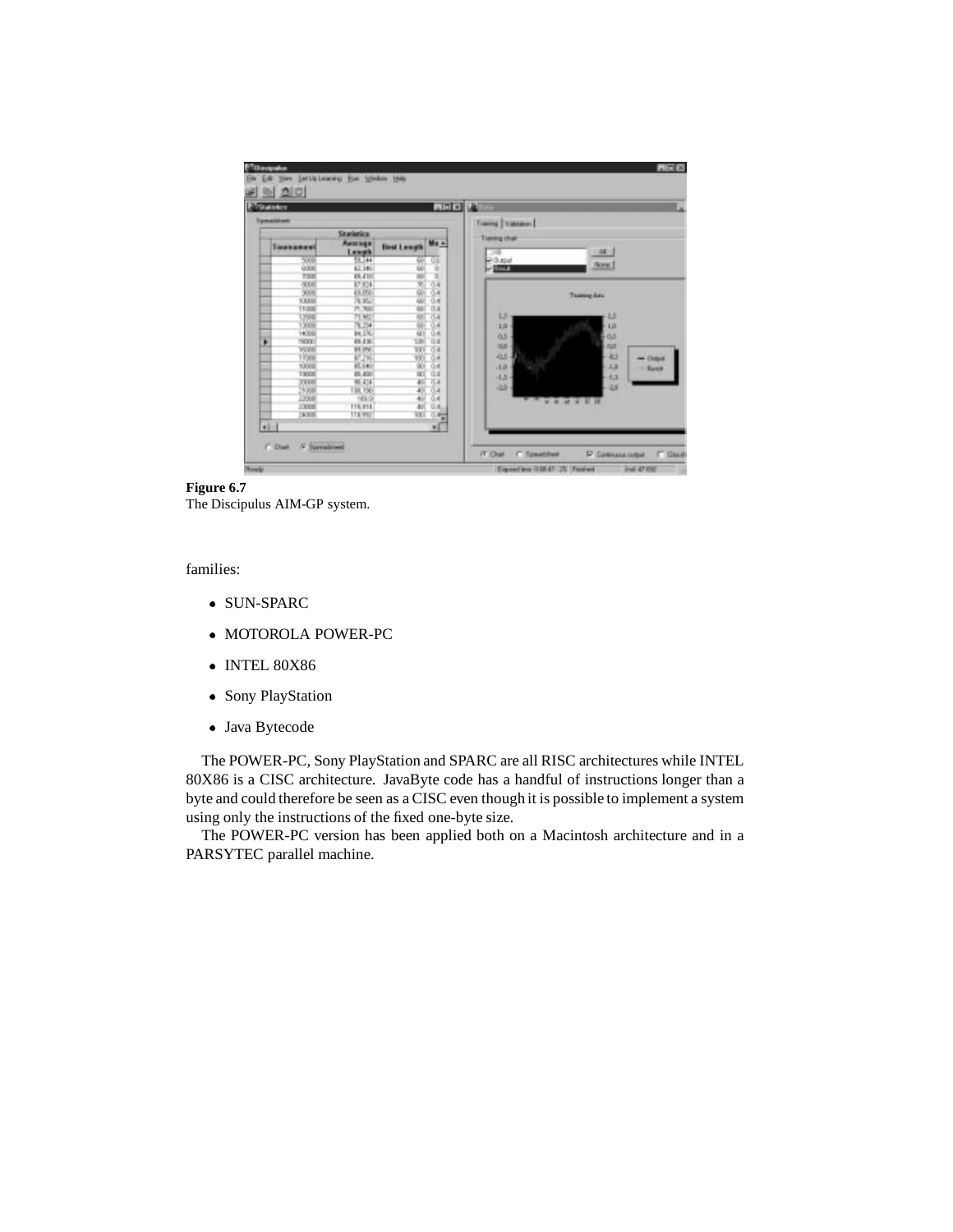## **6.6 AIM-GP and Tree–Based GP**

The greatest advantage of AIM-GP is the considerable speed enhancement compared to an interpreting system, as discussed above. An interesting question is whether the performance of the register machine system is comparable on a *per generation basis*. To address this question we carefully tuned two GP systems—one standard tree–based and one register based—and evaluated their performance on a real world test problem. The results, over 10 runs for each system showed that the register machine system converges to an equal or better fitness value than the tree–based system. This indicates that the use of register machine GP does not have to be only motivated by implementation advantages due to binary manipulation.

A four line program in machine language may look like this:

- (1) x=x-1
- $(2)$   $y=x*x$
- (3) x=x\*y
- $(4)$   $y=x+y$



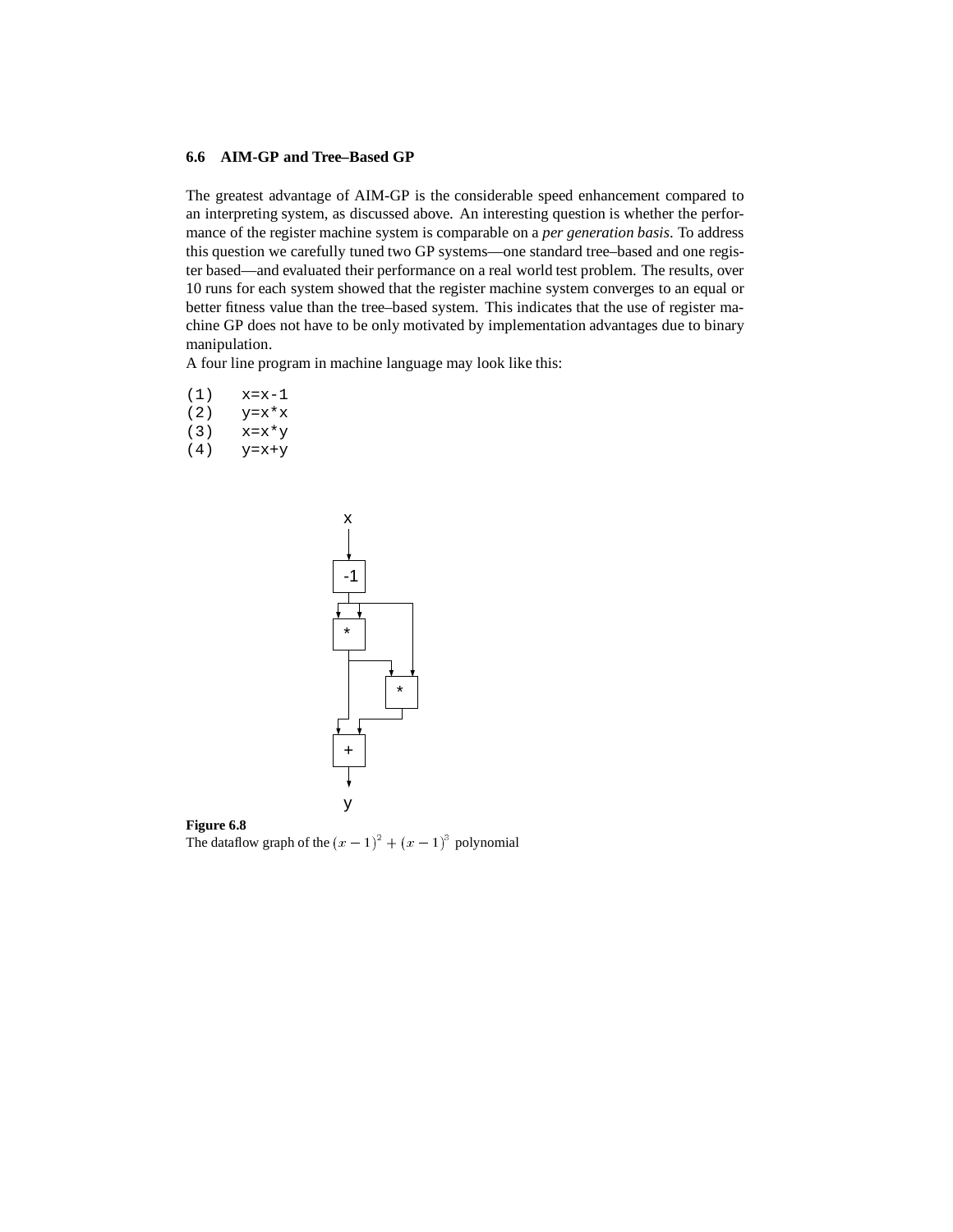The program uses two registers,  $x, y$ , to represent the function. In this case the polynomial is:

$$
g(x) = (x - 1)^2 + (x - 1)^3
$$
\n(6.1)

The input to the function is placed in register  $x$  and the output is what is left in register



#### **Figure 6.9**

The representation of  $(x - 1)^2 + (x - 1)^3$  in a tree–based genome

y when all four instructions have been executed. Register  $y$  is initially zero. Note that the registers are variables that could be assigned at any point in the program and register  $y$  for example is used as temporary storage in instruction number two  $(y = x * x)$  before its final value is assigned in the last instruction  $(y = x + y)$ . The program has more of a graph structure than a tree structure, where the register assignments represent edges in the graph. Figure 6.8 shows a dataflow graph of the  $(x - 1)^2 + (x - 1)^3$  computation and we can see that the machine code program closely corresponds to this graph. Compare this to an equivalent individual in a tree–based GP system as in figure 6.9. It has been argued that the more general graph representation of the register machine is an advantage compared to the tree representation of traditional GP. For this reason there is less need to use an explicit ADF feature in AIM-GP

The temporal storage in registers can be seen as a "poor man's ADF" The reuse of calculated values can, in some cases, replace the need to divide the programs into subroutines or subfunctions. It is therefore possible that there exist other advantages of register machine program induction, which hold for a more general system, implemented with an interpreter for the register machine language.

To answer this question we tried to find a suitable test problem, a real-world problem with some known properties in the literature. The problem finally chosen is from the speech recognition domain which has been used previously as a benchmark problem in the machine learning community, with connectionist approaches. The problem consists of pre-processed speech segments, which should be classified according to type of phoneme.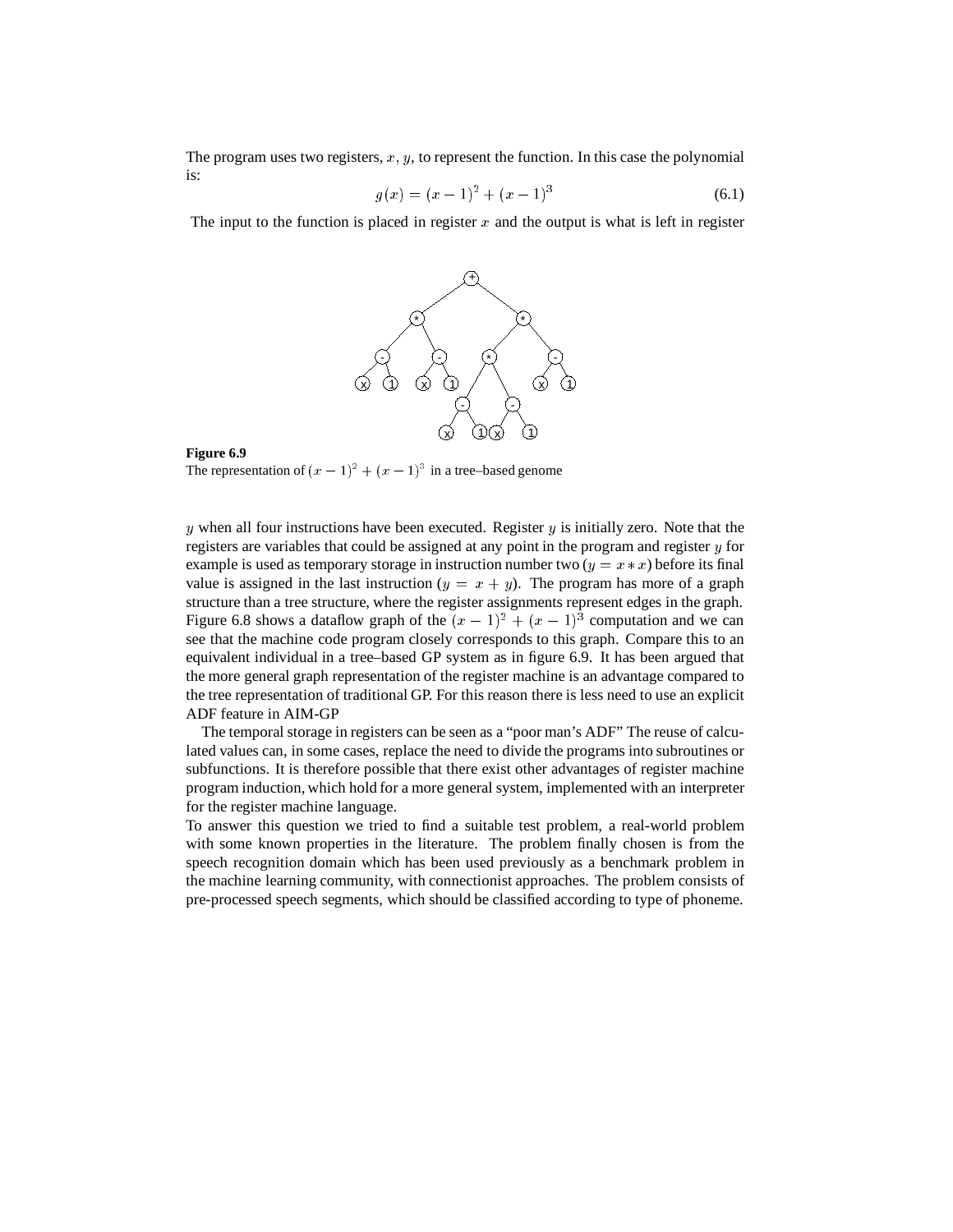The PHONEME recognition data set contains two classes of data: nasal vowels (Class 0) and oral vowels (Class 1) from isolated syllables spoken by different speakers. This database is composed of two classes in 5 dimensions [ELENA, 1995]. The classification problem is cast into a symbolic regression problem where the members of class zero have an ideal value of zero while the ideal output value of class one is 100.

The function set consisted—in both cases—of the arithmetic operator times, subtract, plus and the logical shift left (SLL) and logical shift right (SRL) operators. The selection method is a steady state tournament of size four. Homologous crossover was not used. The population size was chosen to 3000 individuals and each experiment was run for 1000 generation equivalents. Each system performed 10 runs on the problem and the average of the 10 runs was plotted. Figure 6.10 shows the average over 10 runs of the best individual fitness for the two systems. The tree–based system starts out with a sharper drop in fitness



## **Figure 6.10**

Comparison of fitness of the best individual with a tree and register based GP system over 1000 generation equivalents. Fitness is averaged over 10 runs from each system

but at generation 180 the register based system has a better fitness. The average of best fitness at termination after 1000 generation equivalents is 657.9 for the tree–based GP and 450.9 for register based GP. This means that the average fitness advantage is 31% in favour of the register based system<sup>2</sup>.

<sup>&</sup>lt;sup>2</sup>One of the ten runs of the register machine GP system found a perfect scoring individual while this was not the case for the tree–based GP system in our 10 test runs.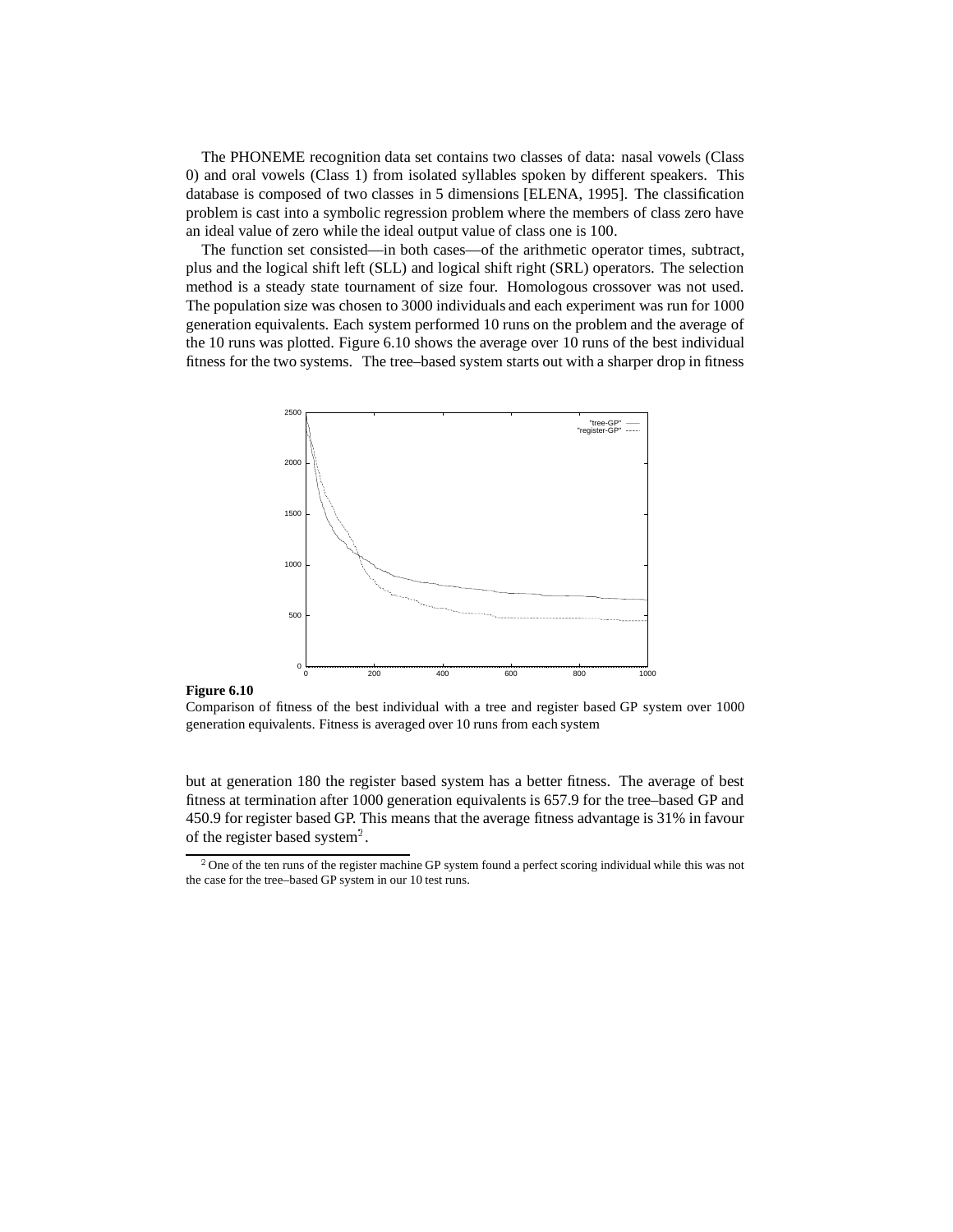

Fitness evolution of the best performing individual

The results indicate that the register language GP (used in AIM-GP) does not start in a hole in a speed comparison with a tree–based GP system. Instead the results indicate that the register language GP paradigm could have advantages notwithstanding its implementation advantages. The reason for a better performance on a per generation basis could be the possibility of a more compact representation and the reuse of calculated values, which in some sense is similar to an ADF. The representation could also be considered more complete with more of a graph structure than a tree structure. One can also note that the average fitness in figure 6.10 starts off slightly lower for the register system then for the tree system which could indicate that the register representation is easier to search by random search. This could be due to a more complex behavior of simple and short individuals.

## **6.7 Future Work**

**Figure 6.11**

Many of the AIM-GP techniques currently in use are proven in practical applications but more thorough evaluations are planned. In the same way do the new additions open up completely new possibilities in several application areas:

 The introduction of blocks improves portability and we plan to exploit this by porting the system to embedded processors. Programming very complex tasks e.g. speech recognition is difficult to do in machine code with limited hardware resources. While AIM-GP has proven that it can evolve efficient solutions (as efficient short machine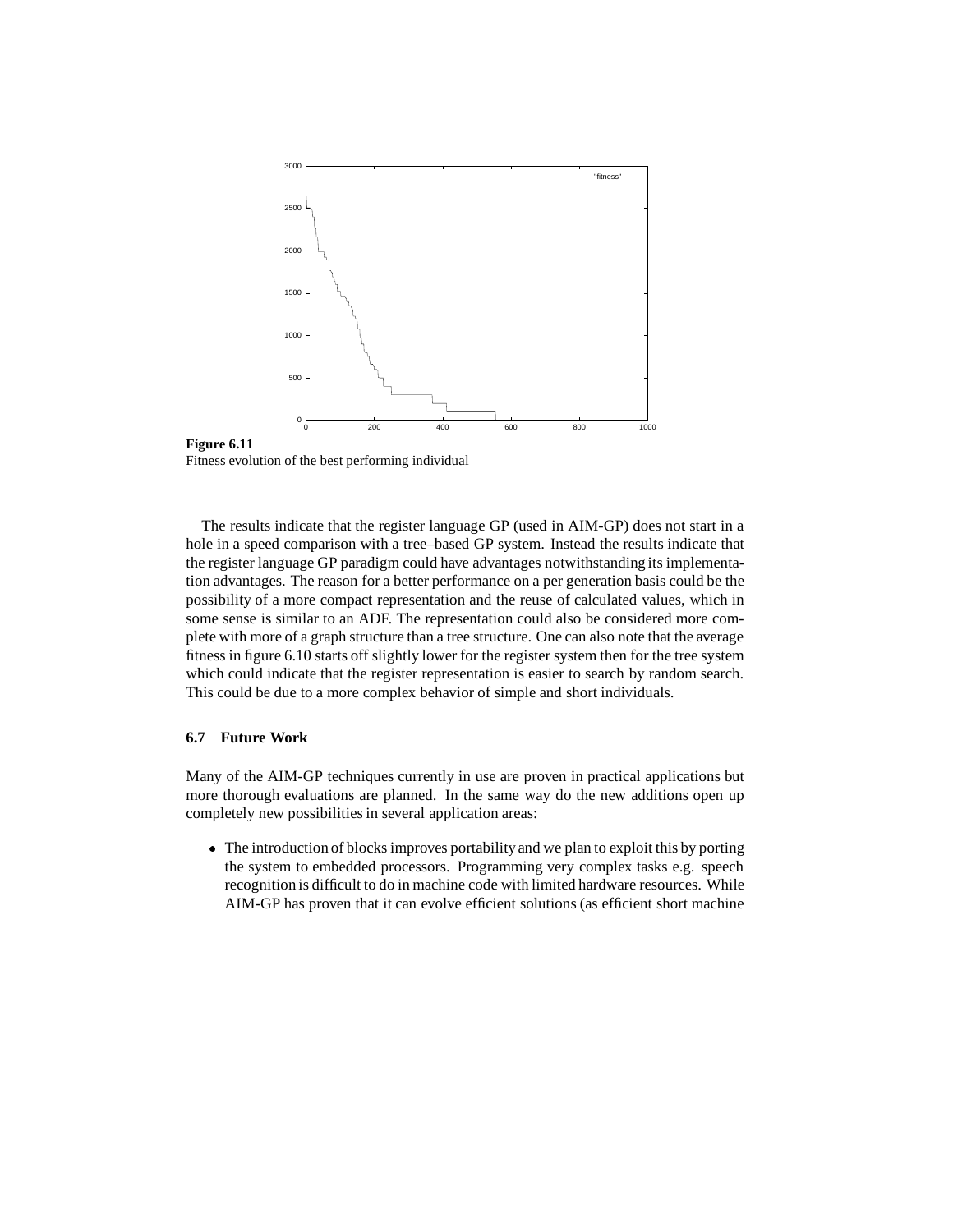code programs) to such hard problems [Conrads et.al., (1998)]. Applied in a an inexpensive embedded processor such as the PIC, it could have many commercially applications.

- AIM-GP has previously been used in control domains such as on-line control on autonomous robots. We have started work which will extend this domain to more complex walking robots. Autonomous robots need high processing capabilities in compact memory space and AIM-GP is therefore well suited for on-board learning.
- GP differs from other evolutionary techniques and other "soft-computing" techniques in that it produces symbolic information (e.g. computer programs) as output. It can also process symbolic information as input very efficiently. Despite this unique strength genetic programming has so far been applied mostly in numerical or Boolean problem domains. We plan to evaluate the use of machine code evolution for text data mining of e.g. the Internet.

Other potential applications for AIM-GP are in special processors, such as:

- Video processing chips, compression, decompression (e.g. MPEG), blitter chips
- Signal processors
- Processors for special languages, for example, LISP-processors and data flow processors
- New processor architectures with very large instruction sizes
- Parallel vector processors
- Low power processors for example 4-bit processors in watches and cameras
- Special hardware, e.g. in network switching

## **6.8 Summary and Conclusion**

We have presented additions to the AIM-GP making the approach more portable and enabling its use with CICS processors. Additions consists of blocks and annotations which enable safe use of genetic operators despite varying length instructions. Using CICS are important both for applications using PCs and applications in embedded systems. Other benefits with CICS are the large number of instructions in the instruction set increasing the likelihood that the instructions needed for a specific application can be found. Complex instructions include LOOP instructions and special instructions for string manipulation. The use of the FPU further expands the directly possible instruction set by inclusion of important mathematical functions such as  $SIN$ ,  $COS$ ,  $TAN$ ,  $ATN$ ,  $SQRT$ ,  $LN$ ,  $LOG$ ,  $ABS$ ,  $EXP$